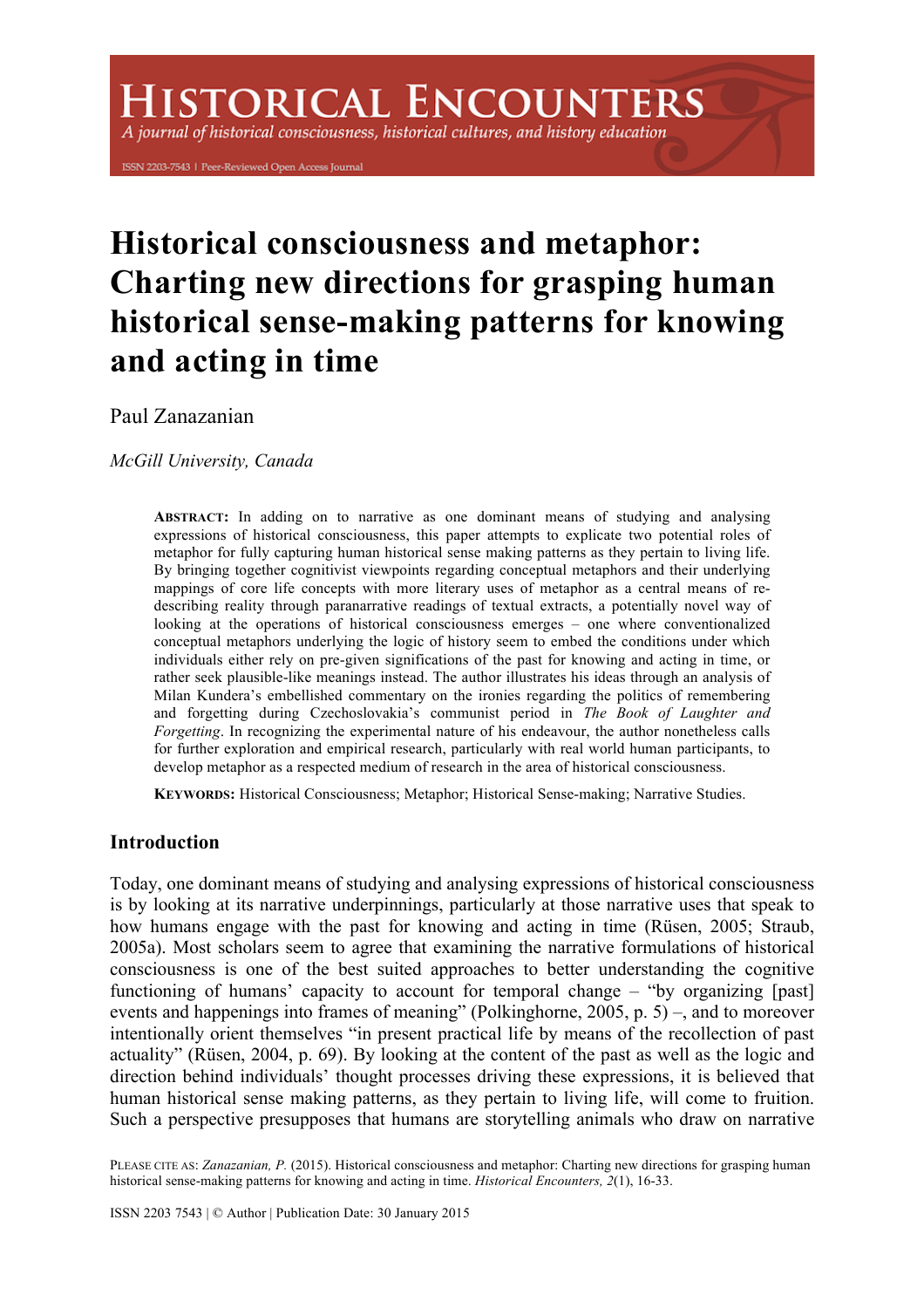resources from personal cultural toolkits for constructing reality and for configuring a sense of identity and agency (Polkinghorne, 1988, 2005; Bruner, 1996; Wertsch, 2004).

While theorists have not excluded the possibility of other analytical mediums for explaining the operations of historical consciousness, most thinking in this domain has largely been confined to mulling over its narrative articulations and competencies (Rüsen, 2005; Straub, 2005a). Discussions on alternative means of empirical investigation have nonetheless been initiated and have specifically problematized the "sufficiency of narrative as an organizing concept for understanding […] the range of phenomena that […] potentially" are of interest to historical consciousness (Simon, c.f., in den Heyer, 2004, p. 204). A recorded dialogue between Roger Simon and Jörn Rüsen points to this, highlighting what James Wertsch qualified "the inherent limitation of narrative as a kind of textual resource" (Wertsch, c.f., in den Heyer, 2004, p. 209). Of interest, Simon questioned narrative's "fantasy of wholeness between past and present" (den Heyer, c.f., in den Heyer, 2004, p. 203) problematizing its faith in its representational capacity and aptitude for valid knowledge claims through a "logic of synthesis" whereby coherent configurational statements regarding the past are made (Simon, c.f., in den Heyer, 2004, p. 208). Without discounting the existence of "trans-narrative elements" for adequately taking historical consciousness into account, Rüsen in return addressed the difficulty of identifying concepts other than narrative for connecting disjointed elements emerging from the past – for replacing or complementing the "temporal mental structural" quality of narrative that permits effectuating temporal connections for configuring lived realities (Rüsen, c.f., in den Heyer, 2004, p. 205). As it stood, giving meaning to the past still required a reliable medium for making such historicizing meaningful, legible and comprehensible.

While the limits of narrative acts of meaning construction, though conceivable, have yet to be clearly outlined in terms of historical consciousness research, they admittedly are not the only fathomable means of empirically accounting for this mode of thinking. Another kind of textual resource does exist, one providing a corollary space for making sense of the past for knowing and acting in time. In this paper, as a response to Simon's call and Rüsen's recognition, I put forth metaphor as one such means of complementing narrative analyses of historical sense making. I present such an approach via a discursive essay that attempts to "conceptualize" how metaphor can be employed for empirically examining historical consciousness – which to my knowledge has yet to be duly acknowledged and developed. As a call for a deeper study of the nature of metaphor in the operations of historical consciousness, I argue for the need of analysing the interactive link between metaphor and narrative in such expressions with the aim of better describing and explaining the interplay between the impact of plot and structuring life concepts on individuals' sense of knowing and acting in time.

In what follows, I outline two potential ways in which metaphor adds on to narrative.<sup>1</sup> The first relates to developing conceptual mappings of key organizing concepts, such as Time, that underlie the workings of historical consciousness and that serve to better grasp individuals' historical sense making patterns and the larger socio-cultural influences that order them. To the ends of explaining temporal orientation, metaphorical mappings can enrich narrative's reliance on plots, templates, or scripts by outlining conventionalized conceptual understandings that populate individuals' historical consciousness and that emerge from processes of group socialization. The aim here would thus be to take stock of the core conceptual metaphors that structure historical consciousness and to better understand their cultural workings – to see which and how metaphorical concepts actualize historical consciousness, to discern the metaphors that people use when interacting with and imagining the workings of the past, for drawing experiential similarities and acting upon them, or at the very least for getting at the "mundane choices of everyday life" that temporally guide humans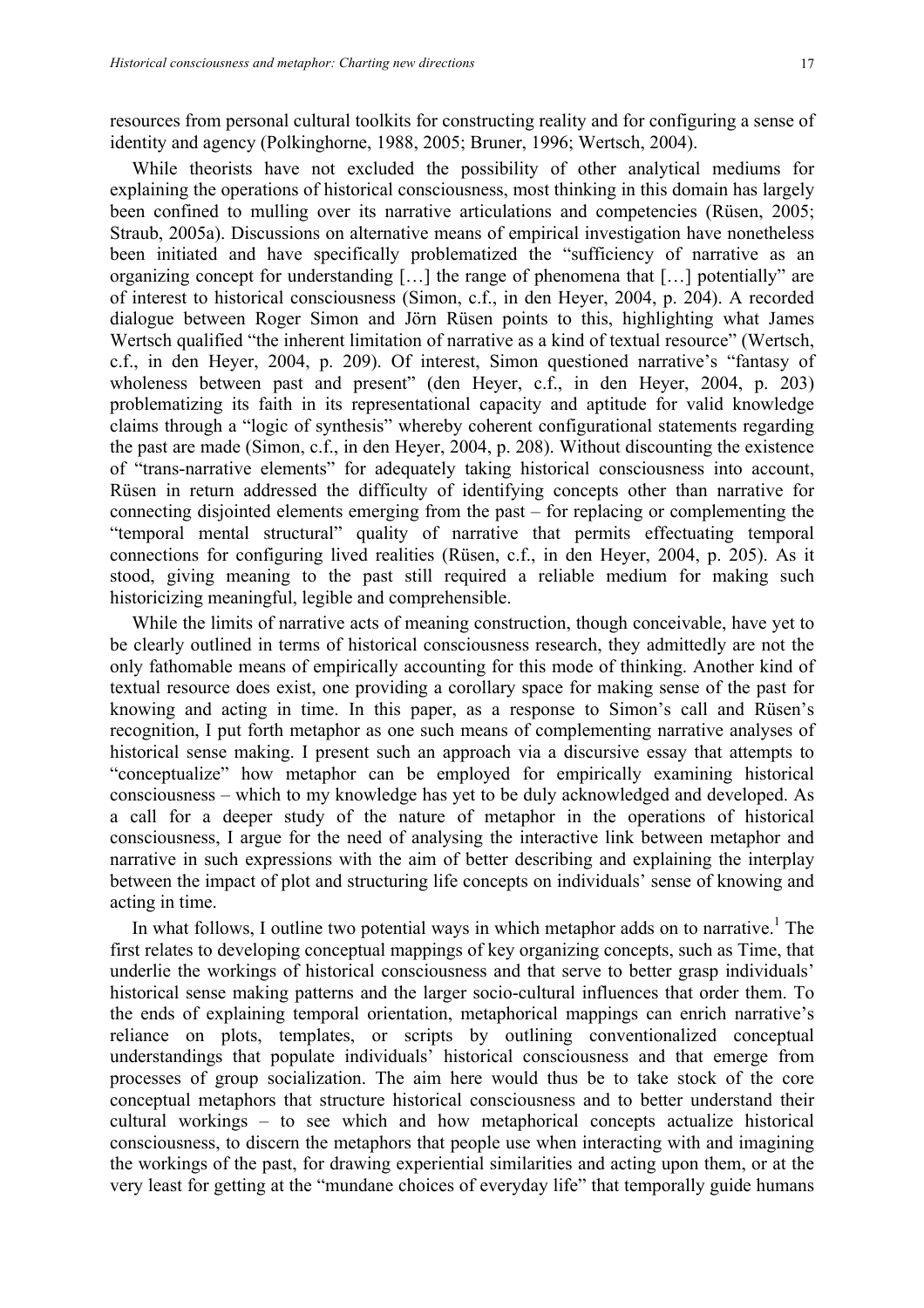(Lakoff & Johnson, 2003, p. 243). The second potential of metaphor relates to discerning the conceptual structures that underlie individuals' inclinations to accepting pre-given significations of the past for knowing and acting in time, to seeking plausible understandings instead, or to moving back and forth between the two. If pushed, metaphor can help understand the working conditions under which individuals navigate from a reliance on pregiven elements to criticizing and seeking more plausible avenues for adapting these elements to perceived changing social realities. As a result, we can better appreciate the underlying cultural or life concepts that mirror and actualize four central ideal-type tendencies of historical consciousness. To illustrate these potentials, I employ excerpts from Milan Kundera's (1999) novel, *The Book of Laughter and Forgetting*. Providing a rich commentary on the ironies behind communist Czechoslovakia's politics of remembering and forgetting, insight into the metaphorical workings of historical consciousness come to light.

# **Setting the Ground: Historical Consciousness, Narrative, and Reading Temporal Orientation**

My conception of historical consciousness is greatly influenced by that of Jörn Rüsen's, who I believe has set the contemporary foundations for moving beyond merely describing aspects of (historical) identity to seizing its impact on notions of human agency – individuals' capacity to think and to act in the world. In following Rüsen's logic, historical consciousness comprises an object of inquiry for understanding human meaning making processes when individuals interact with temporal change for knowing and acting in time. In helping to locate oneself in the larger scheme of things, historical consciousness offers a sense of cohesion between past, present, and future, enabling sense-making of who one is, where one fits, how one should act, and what one's destiny should be. In providing guidance, it specifically constitutes an ability to mobilize significations of the past – both the narrative configurations of the past and the interpretive filters used to make sense of temporal change – for effectuating the necessary moral decisions to orient oneself in given social relationships (Rüsen, 2005). In such historicizing, the significations of the past individuals refer to are usually embedded in the collective consciousness of one's group(s) and wider culture(s) of belonging, and are constantly established, refined and transmitted through the various processes and outlets of group socialization (Seixas, 2004; Straub, 2005a). On this view, individuals actuate their actions in the world by manipulating and mobilizing alreadyavailable forms of knowing and doing (Berger & Luckmann, 1967; Ricoeur, 2004; Chartier, 1988). In terms of power and control, these negotiations are particularly located in struggles among cultural trendsetters (those persons and entities in positions of influence) keen on controlling the conceptual resources – patterns of thought, symbols, stories, images, terms, and ideals – that individuals employ for giving meaning to and partaking in social reality (Berger & Luckmann, 1967; den Heyer, 2003; den Heyer & Fidyk, 2007; Rapport & Overing, 2007). Mediating between such conceptual resources is:

paramount [for individuals], for they filter and organize information from the physical and cultural realms [of human existence] and transform it into meanings that make up human knowledge and experience. On the basis of this constructed experience, [they] understand [themselves] and the world, and [they] make decision[s] and plans regarding how [they] will act (Polkinghorne, 1988, p. 158).

In viewing the materialization of historical consciousness as narrative competency, historical sense making constitutes narrative acts of meaning-construction for human understanding and action (Polkinghorne, 1988; Bruner, 1996; Wertsch, 2004; Ricoeur, 2004; Rüsen, 2005; Straub, 2005a). By accessing and studying the content and form of the narratives humans use for making sense of reality, insight into how they perceive, explain, and give meaning to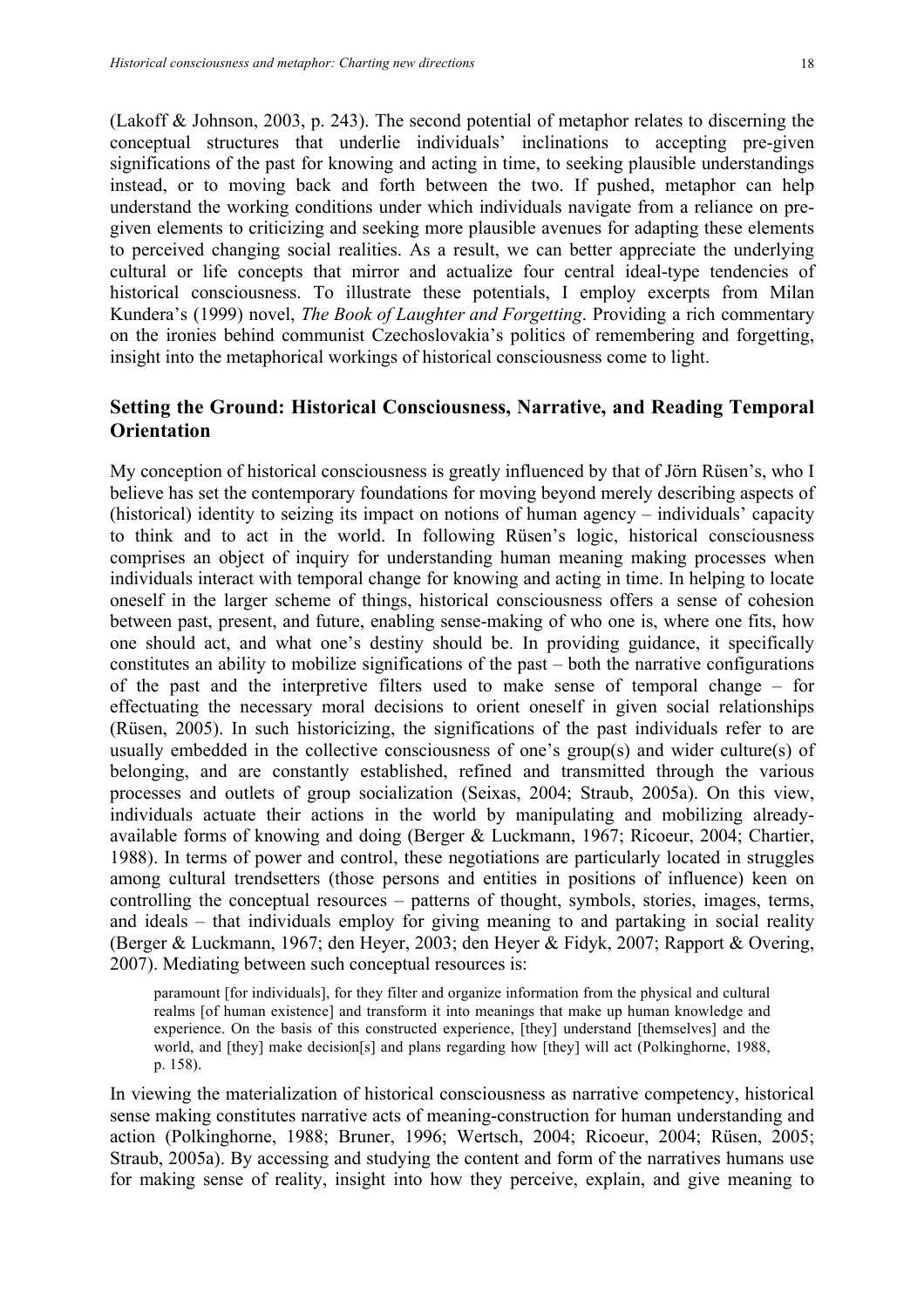events and life experiences can be gained, as can the manner in which they negotiate coherency, connectedness, situatedness, belonging, and intentionality for living their lives (Polkinghorne, 1988; Bruner, 1996). At a cognitive level, such narrative acts of historical meaning making designate the mental operations or speech actions that produce an internal "coherence [between] interpretations of the past, understandings of the present, and perspectives on the future" (Jeismann, 1985, as cited in Straub, 2005b, p. 52). The underlying task consists of "organizing human experiences [actions, happenings, and their particular outcomes] into temporally meaningful episodes" (Polkinghorne, 1988, p. 1) – which is realized through the process of emplotment. As a means of fulfilling narrative's role of orientation, emplotment "gives meaning to events by identifying their role in and contribution to an outcome" (Polkinghorne, 2005, p. 5) – "by weaving together individual elements into the whole cloth of an entire period, and thereby display[ing] the parts as contributors to an episode's outcome" (Polkinghorne, 2005, p. 6).

As a means of reading the potential directions of individuals' temporal orientation, a recently-developed repertory of parallel and equal ideal-type tendencies of historical consciousness can help distinguish four central means by which individuals interact with pregiven narratives of the past for knowing and acting as members of given cultural, conceptual, or symbolic groups (Zanazanian, 2010, 2012). The name and definition of each tendency, but not their structuring interrelationships, have been borrowed from Jörn Rüsen's (2005, pp. 28- 34) own ontogenetic typology of historical consciousness. According to the logic of the repertory, these four forms of historicizing hold equal weight of importance, thereby suggesting that not one type or tendency is more preferable than the other, particularly since they consist of human choices for living life and because human meaning making is fluid, highly complex, and can vary according to time, space, and context. In presenting four ideational standards with which to compare individuals' interactions with the past – with the reality of the impact of their historical consciousness fundamentally existing between these ideal-types –, this repertory permits reading individuals' different uses of history (as a mode of reflective thinking) for mobilizing aspects of pre-given narratives (as content, memory) for making sense of reality.

The first two ideal-type tendencies mirror a strong reliance on pre-given significations of the past for knowing and acting in time. In reaffirming elements of such significations (key historical markers; interpretive filters; narrative scripts, templates, or symbols) that connect individuals to their larger cultural/ conceptual group(s) of belonging, the 'Traditional' tendency relates to employing pre-given narrative understandings of the past *as is* without its portrayed accuracy being questioned for assessing reality. The second, 'Exemplary' tendency refers to using the past as direction for legitimizing social roles and values. To construct reality and to guide conduct accordingly, unquestioned rules of life patterns that extend across similar (historical) contexts emerge from and give meaning to the past. The remaining two ideal-type tendencies point instead to anticipations of plausible-like understandings of the past – through contradicting pre-given significations and seeking fuller understandings of the past –, and thus represent two important mindsets for demonstrating tolerance (acceptance) of differing perspectives on the past and for potentially exhibiting openness to new or alternative ways of knowing and acting in time (Zanazanian 2010, 2012). The 'Critical' tendency involves discrediting and transgressing dominant historical narratives as handed down through various processes of group socialization. Problematic aspects of the pre-given past are identified and their irrelevance for understanding the present is justified. Finding meaning through the notion of change, the 'Genetic' tendency goes further. Individuals recognize that their ethical stance when interacting with the past could and should vary in time for historical contexts and impending present-day realities evolve. The complexity of reality is acknowledged, as is the consequent need of seeking its fuller understanding if they are to act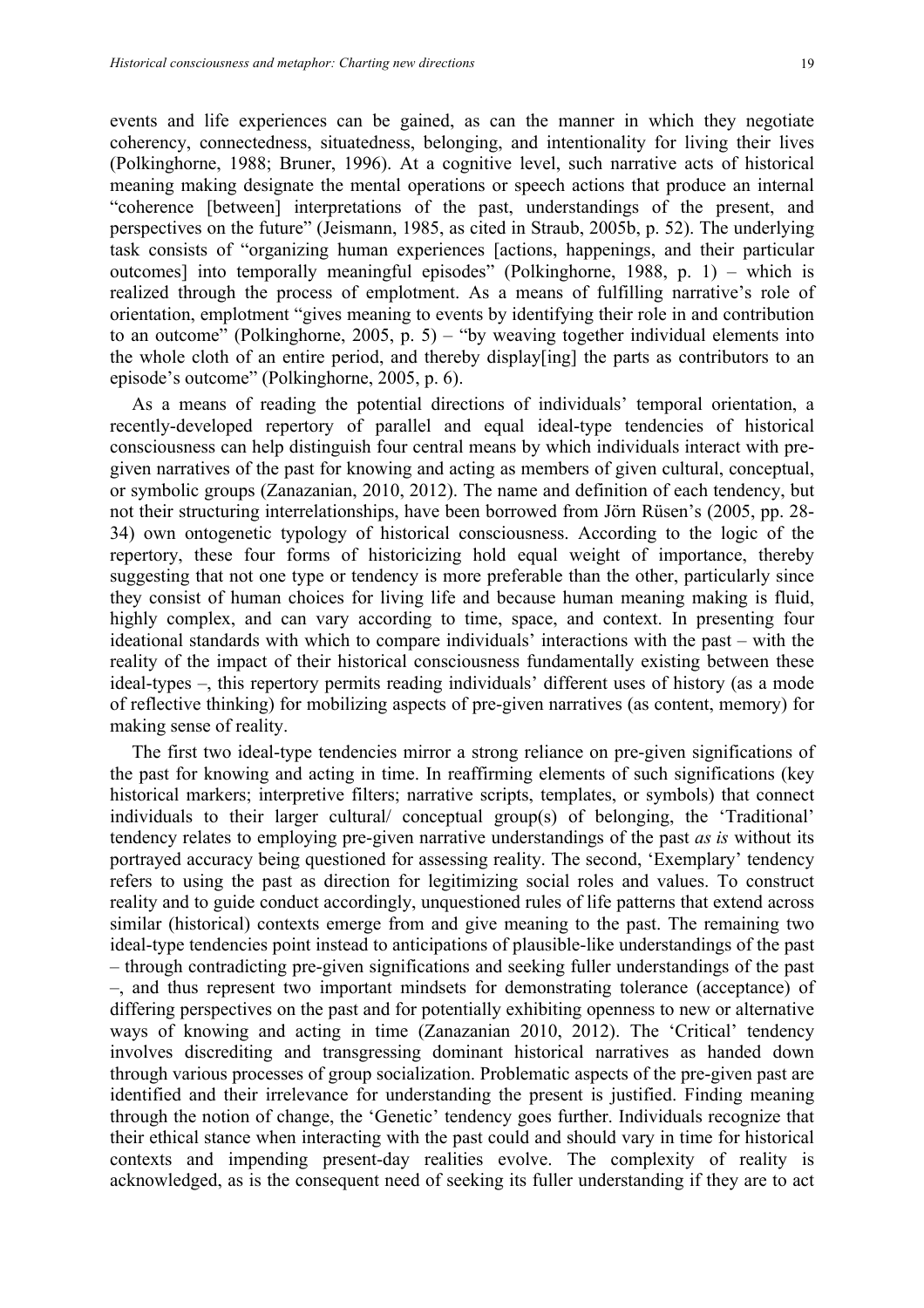in an informed and educated manner. Openness to acquiring a diversity of viewpoints thus surfaces for trying to grasp reality in all its totality (Zanazanian 2010, 2012).

#### **What is Metaphor and How Does it Work?**

In their seminal work *The Metaphors We Live By* (2003), George Lakoff and Mark Johnson introduced a cognitivist turn to the study of metaphor. They moved beyond classical understandings that mainly viewed metaphor as a linguistic device or distinct trait of figurative language – wrought purely with creative, literary, and aesthetic virtues and qualities – to conceptualizing it as central to how humans experience, think, and act in the world (Schön, 1993; Lakoff, 1993; Lakoff & Johnson, 2003; Biebuyck & Martens, 2011). More than a poetic linguistic expression where words are employed "outside their normal conventional meanings" to convey similarities between them (Lakoff, 1993, p. 202), linguistic cognitivists now sought metaphor's governing generalizations deemed central to account for "our perspectives on the world: how we think about things, make sense of reality, and set the problems we later try to solve" (Schön, 1993, p. 137). Metaphor came to be seen as a matter of thought, as part of humans' mental schemes for knowing and acting in time, and not solely a matter of poetic language.

Irrespective of these approaches' differing end-goals, the full benefit of metaphor emerges when intertwining aspects of the two. When viewed as expressions and embodiments of conceptual thought, metaphor can help account for how everyday individuals think about and see the world (Kövecses, 2010). As a literary device, it can open new avenues of thought and possibilities in narrative acts of meaning making. Brought together, adequate understandings of the workings of metaphor in historical consciousness can be better grasped.

On this view, it becomes clear that metaphors impact human constructions of reality. They help give meaning to the general or abstract ideas that individuals use for understanding and acting in the world (Stambovsky, 1988; Lakoff, 1993; Lakoff & Johnson, 2003; Cook-Sather, 2006; Kövecses, 2010; Badley & Van Brummelen, 2012). Of commonplace usage, metaphors constitute conceptual tools or frames of reference or schemes that permit reflecting on and making sense of one's experiences, rapport with others, negotiations of right or wrong, and sense of insertion in the flow time, linking past, present, future together (Lakoff, 1993; Lakoff & Johnson, 2003; Docherty, 2004; Cook-Sather, 2006; Kövecses, 2010). Uses of metaphor moreover rely on "social and cultural practices" as well as on individuals' embodied interactions in their physical environments (Lakoff & Johnson, 2003, p. 247).

As individuals' system of ideas or thought processes for making sense of reality work metaphorically, orientations for agency result from meanings inferred from the metaphors that individuals use and that are based on everyday experiences. As Lakoff and Johnson (2003) state:

In all aspects of life, [...] we define our reality in terms of metaphors and then proceed to act on the basis of the metaphors. We draw inferences, set goals, make commitments, and execute plans, all on the basis of how we in part structure our experience, consciously and unconsciously, by means of metaphor (p. 158).

At its core, metaphor consists of an interaction of at least two life concepts and it operates following a principle of inference, where understanding and experiencing one form of a given life concept is done through understanding and experiencing that of another (Lakoff  $\&$ Johnson, 2003; Kövecses, 2010). A life concept refers to a conceptual domain, or "any coherent organization of [a life] experience" (Kövecses, 2010). In this process, from the start, both concepts do not necessarily need to be related to each other and can possess different understandings. The perceptual structures that emerge from one concept however lead to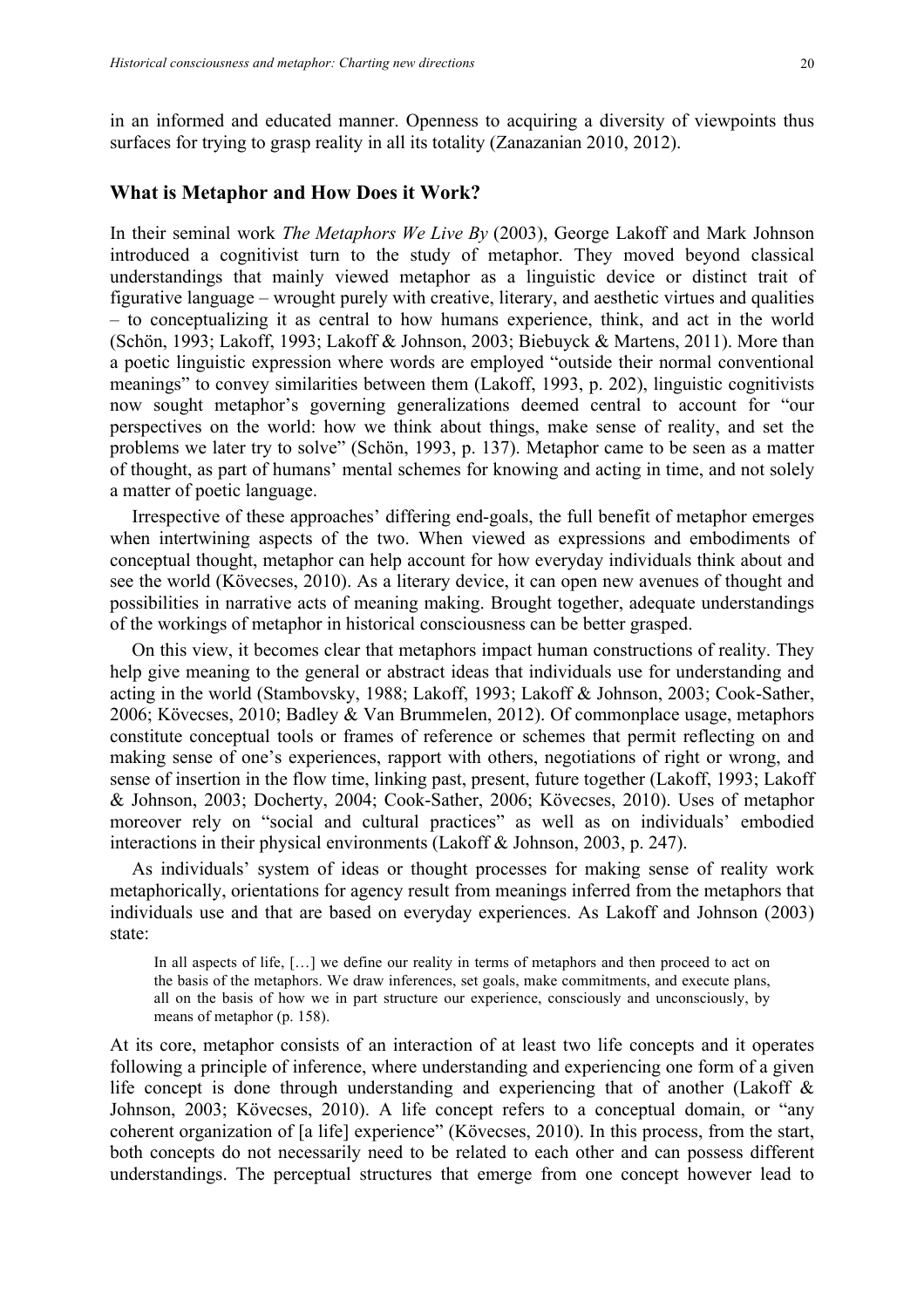reflecting and concluding on the workings of the other (Lakoff & Johnson, 2003). The source domain is the life concept from which metaphorical expressions to understand the other life concept are drawn, and "the conceptual domain that is understood this way is the target domain" (Kövecses, 2010, p. 4). The perceptual structures that emerge from the source domain – in which "metaphorical reasoning takes place and that provides the source concepts used in that reasoning" – thus lead to reflecting and concluding on the workings of the target domain – which is constituted by "the immediate subject matter" that one is trying to understand (Lakoff & Johnson, 2003, p. 265). In uniting and relating at least two different conceptual domains of knowing and acting, metaphors not only provide new understandings of the target domain (Lakoff & Johnson, 2003), but also of both terms (Cook-Sather, 2006). Depending on the type of concepts that are brought together, "the juxtaposition of the seemingly unrelated terms of metaphor prompts us to rethink both terms, to re-conceptualize both spaces, to think about what the pull between the two might be" (Cook-Sather, 2006).

A now classic example, Lakoff and Johnson (2003) bring in the conceptual metaphor ARGUMENT IS WAR to illustrate the principle of inference. Everyday English language users partly conceptualize "arguments in terms of battle [, which] systematically influences the shape arguments take and the way we talk about what we do in arguing" (Lakoff & Johnson, 2003, p. 7). For example, everyday language expresses arguments in the following ways: "Your claims are *indefensible*," "He *attacked every weak point* in my argument," "His criticisms were *right on target*" (drawn from Lakoff & Johnson, 2003, p. 4 – emphases are theirs), or in the dialogue referred to in this paper's introduction, where Rüsen mentions to Simon, "So this is *my offer* to you *to come to a peace treaty*!" (Rüsen, c.f., in den Heyer, 2004, p. 208 – emphasis mine).

Even if you have never fought a fistfight in your life, much less war, but have been arguing from the time you began to talk, you still conceive of arguments, and execute them, according to the ARGUMENT IS WAR metaphor because the metaphor is built into the conceptual system of the culture in which you live (Lakoff & Johnson, 2003, p. 63-64).

"We [thus] talk about arguments that way because we conceive of them that way – and we act according to the way we conceive of things" (Lakoff  $\&$  Johnson, 2003, p. 5). A similar example can be seen regarding the target domain Time, which Zoltán Kövecses (2010) construes as an object that moves, with the TIME IS MOTION conceptual metaphor or, more specifically, with the TIME PASSING IS MOTION OF AN OBJECT demonstrated in such linguistic uses as, "The time will *come* when…" "Christmas is *coming up* soon, "Time *flies*," "In the *following* week," and "Time *goes by* fast" (Kövecses, 2010, p. 26). Here the way we reason about motion or movement helps us reason about Time; the same knowledge of the workings of one is used for grasping the workings of the other.

Built on systematic correspondences between them, the relationship between target and source concepts (i.e. their conceptual correspondences) are usually referred to as mappings (Kövecses, 2010; Lakoff & Johnson, 2003). Following this logic, (conceptual) metaphor amounts to a cross-domain mapping or more specifically, "a cross-domain mapping in the conceptual system," where everyday conceptual metaphors are embedded in our life experiences and our (cultural) means of knowing and acting in reality" (Lakoff, 1993, p. 203). These mappings can be numbered in the hundreds, especially since target domains, which usually comprise abstract notions – such as "psychological and mental states and events (emotion, desire, morality, thought), social groups and processes (society, politics, economy, human relationships, communication), and personal experiences and events (time, life, death, religion)" (Kövecses, 2010, p. 27) –, are highly complex and can be understood through many source domains – which generally relate to "concrete physical experiences," such as Journeys, Wars, Buildings, Food, and Plants (Lakoff, 1993, p. 205; Kövecses, 2010). To illustrate, several conceptual mappings of Time exist. Some examples include: TIME IS SOMETHING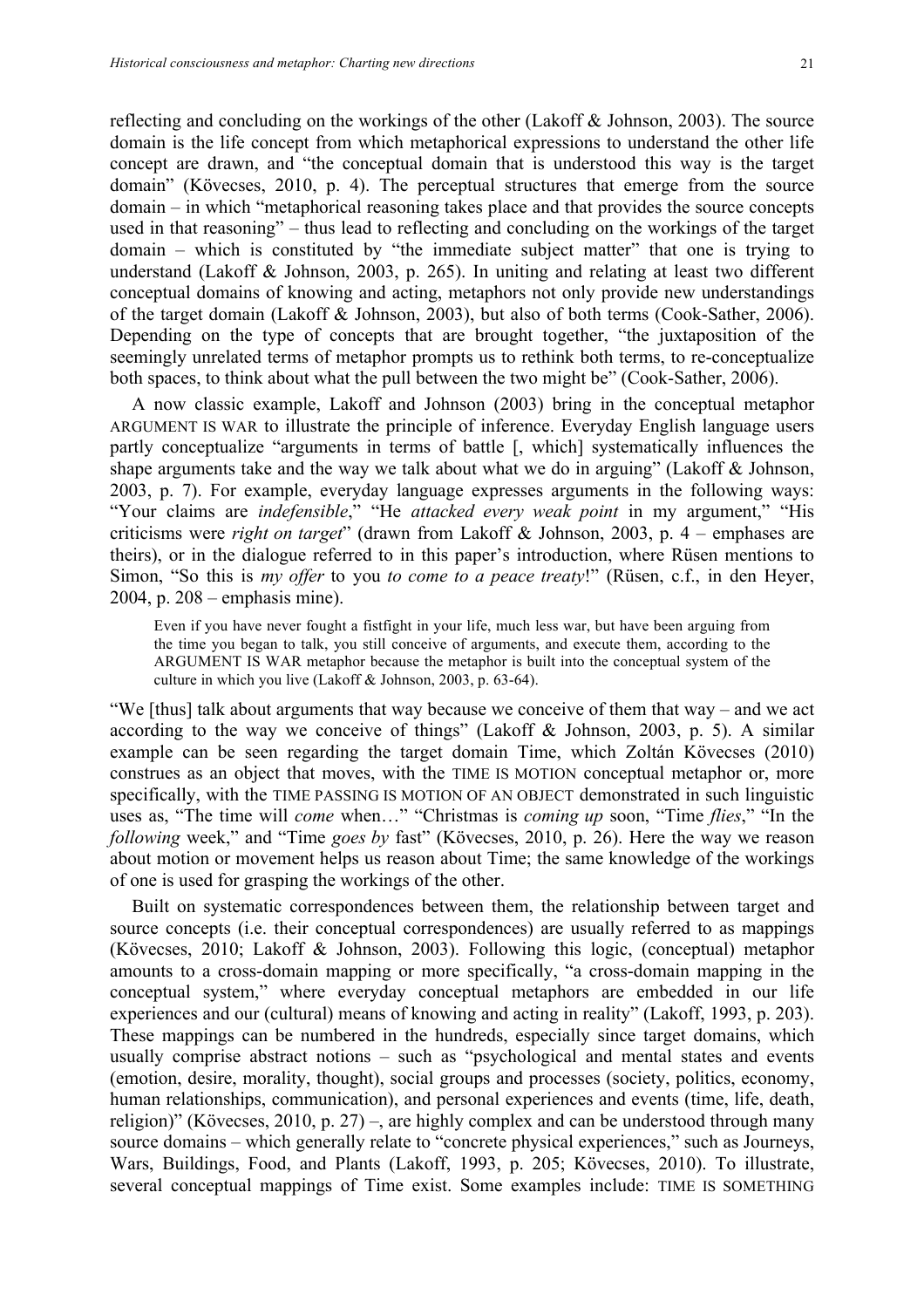MOVING TOWARD YOU ("Three o'clock is approaching"); TIME IS A LANDSCAPE WE MOVE THROUGH ("Thanksgiving is looming on the horizon," "Within the week"); TIME IS A PURSUER ("Time will catch up with him"); TIME IS A CHANGER ("Times heals all wounds," "Time made her look old," "Time had not been kind to him"); and so forth (Lakoff et al., 1991, pp. 76-79). Each of these mappings partly structure how time is understood and acted upon metaphorically. They however don't have to be present each time individuals think about time. They form part of our repertoire of conventionalized metaphorical means of knowing and doing that exist in our cultural toolkits that we can reach out to for making sense of and acting in reality.

### **Positioning Metaphor in Historical Consciousness**

Examining the metaphors individuals use when engaging with the past and referring to key underlying concepts related to the functioning of history can tell us quite a bit about culture(s) of belonging and how these effect the workings of historical consciousness. I propose that a thorough understanding of the impact of metaphor depends on the conventional metaphorical mappings or systematic set of correspondences that emerge between various components of source and target domains that underlie individuals' thought processes when making sense of history and history's interpretive filters. Such a focus would help to not only better grasp the conceptual or symbolic content matter of individuals' cultural toolboxes that populate and impact their historical sense making patterns, but to also connect their narrative understandings of reality to the larger cultural processes of consciousness and thinking that they partake in. To get to these ends, it would suffice to investigate the give and take between one's larger cultural level of group socialization, where conceptual metaphors and their uses have become conventionalized in a given language, and one's individual means of temporal orientation, where metaphors for making sense of and acting in reality available to group members are negotiated and actuated in given communicative situations. The choices behind individual uses of metaphor, the creation of new ones for articulating historical consciousness, the types of settings the metaphors are employed in, and the form of narrative acts of meaning they inform can come to the fore (Kövecses, 2010).

A starting point for grasping these metaphoric workings of historical consciousness would be to discern the mappings that structure its core life experiences or conceptual domains (target domains). Since several source domains can help understand the workings of a single target domain, such mappings are not always a given. As empirical mappings of core conceptual metaphors that structure key human life experiences (how humans know and act in time) already exist, one way of attaining a deeper understanding of historical consciousness would be by looking at the basic target concepts that refer to history as an "anthropologically universal function of orienting human life," which in and of itself comprises an everyday life concept and accounts for primary understandings of historical sense making (Rüsen, 2005, p. 2).

In using an excerpt from Milan Kundera's novel *The Book of Laughter and Forgetting*, I offer a snapshot of how conceptual metaphors, in a western perspective, could possibly work, as they relate to historical consciousness, and what they could moreover look like (descriptively) in narrative texts that provide insight into the functioning of history for human existence. The aim here is to provide a basic underlying logic of what I'm trying to say, and not an exhaustive analysis of all the metaphorical workings of history at a conceptual level in the text. In the following excerpt, history is portrayed through several metaphorical expressions, which correspond to key conceptual metaphors that underlie central life concepts pertaining to human existence.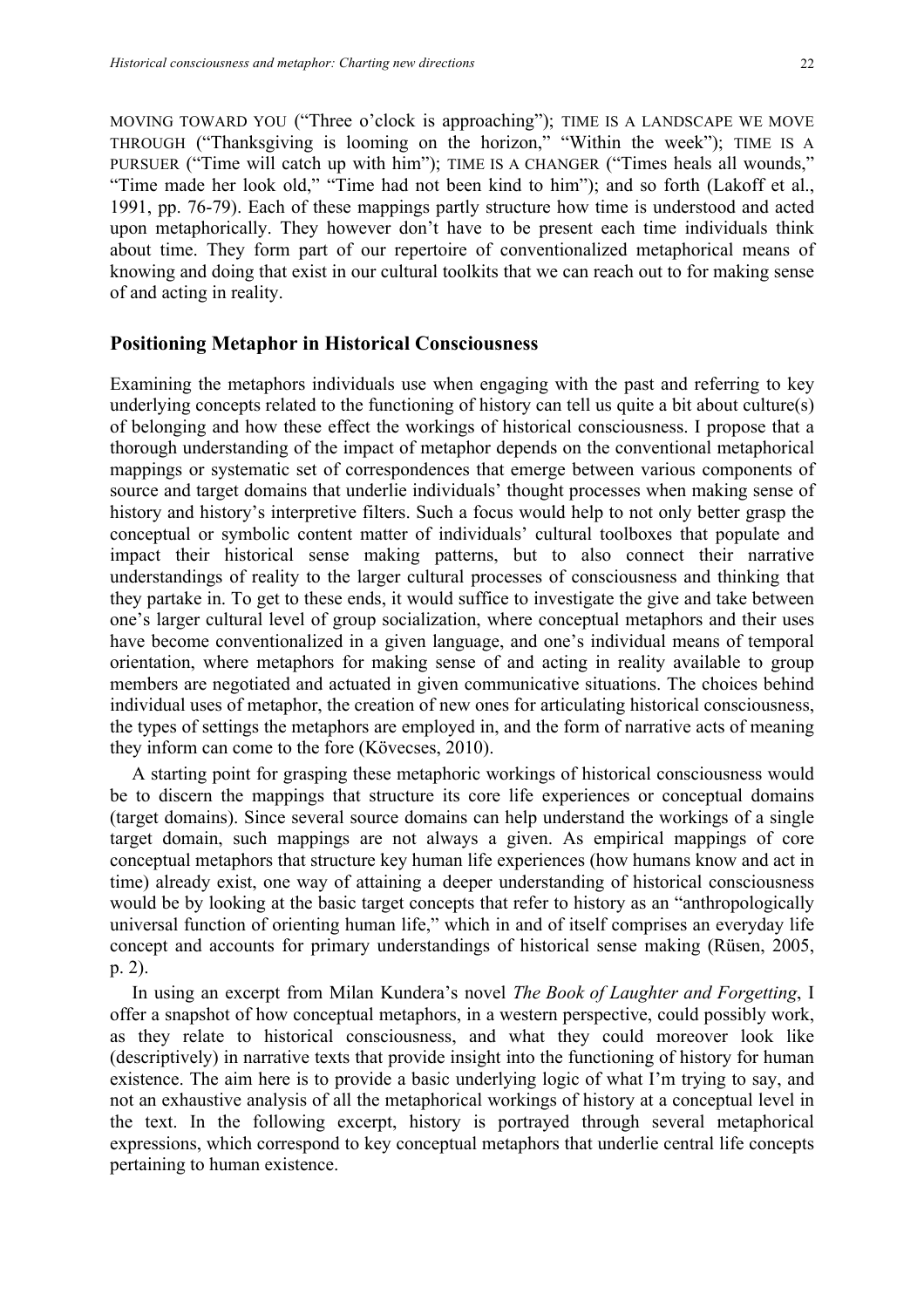At a time when history still made its way slowly, the few events were easily remembered and woven into a backdrop, known to everyone, before which private life unfolded the gripping show of its adventures. Nowadays, time moves forward at a rapid pace. Forgotten overnight, a historic event glistens the next day like the morning dew and thus is no longer the backdrop to a narrator's tale but rather an amazing adventure enacted against the background of the overfamiliar banality of private life (Kundera, 1999, p. 10).

From this piece, at a general level, history can be understood through such emerging ideas as change, motion, memory, a tapestry (something that is woven), a backdrop involving adventurous lives, and time. Change relates to a switch from "at a time" to "nowadays." Motion speaks to the speed of historical change, from "making its way slowly" to "moving forward more rapidly." Memory could be seen as entailing the acts of remembering and forgetting. The tapestry refers to the idea of historical events being configured into some kind of whole fabric, into a backdrop to peoples' lives. And life could be seen as consisting of adventures, different episodes that structure peoples' experiences.

While these metaphorical expressions, each taken separately, say quite a bit about the workings of history through descriptive evocations, a look at the excerpt's underlying conceptual metaphors help instead to grasp the reasoning behind how history functions in the text – the conventionalized uses of history, which are taken for granted, and which permit Kundera to use his metaphorical expressions related to remembering and forgetting, and so forth. To systematically grasp this excerpt's metaphorical uses of history as they have become conventionalized in everyday language and now comprise expressions of embodied and culturally based experiences of lived reality, it would suffice to distinguish its core conceptual metaphors from its other more linguistic ones.

One main conceptual metaphor that emerges from this excerpt, within which the more literary or metaphorical expressions are embedded, and which comprises one fundamental concept for understanding history, and hence historical consciousness, relates to TIME. The abstract notion of TIME comprises one of humans' basic life concepts and has a rather conventionalized way of being understood and acted upon by English-language (or western) users. Grasping its conceptual correspondences with its relevant source domains would thus provide us with insight into how Kundera has employed a conventional understanding of time for giving meaning to the workings of history, for lyrically elaborating on history, and for even manifesting the operations of his own historical consciousness through his writing.

Lakoff (1993, pp. 216-217) offers a detailed account of the different mappings that have been empirically developed for the target domain of Time. This depiction will help illustrate history as understood as time, and how it impacts historical sense making as expressed by Kundera. In this excerpt, the conceptual metaphor TIME IS MOTION comes to mind, or more specifically, TIME PASSING IS MOTION OF AN OBJECT. Understood here both in terms of a thing and movement, time (history) is an entity that is moving, while its witness, the observer, is standing still in a given fixed location. The pace of time (history) that is passing the observer, whose present time is also moving – but from a situated vantage point –, has a speed that is however relative to the observer. Time here is "oriented with [its] front[-end] in [its] direction of motion." Basically, the future (as an entity) is in front of the observer, while what once was is behind him or her. Following this logic, it would thus not be wrong to assume that one of Kundera's underlying conceptualizations of history is that of a forward-looking, linearly moving object whose speed varies according to a fixed observer who is witnessing it pass in front of him or her. The excerpt's other metaphorical or literary expressions that serve to qualify history are located within this conventionalized understanding of time. This would suggest that Kundera's (or his protagonist, Mirek's) grasp of the workings of history is unconsciously/ inadvertently informed by this metaphorical conceptual understanding of time. Similar to key narrative scripts or templates that inform individuals' historical consciousness,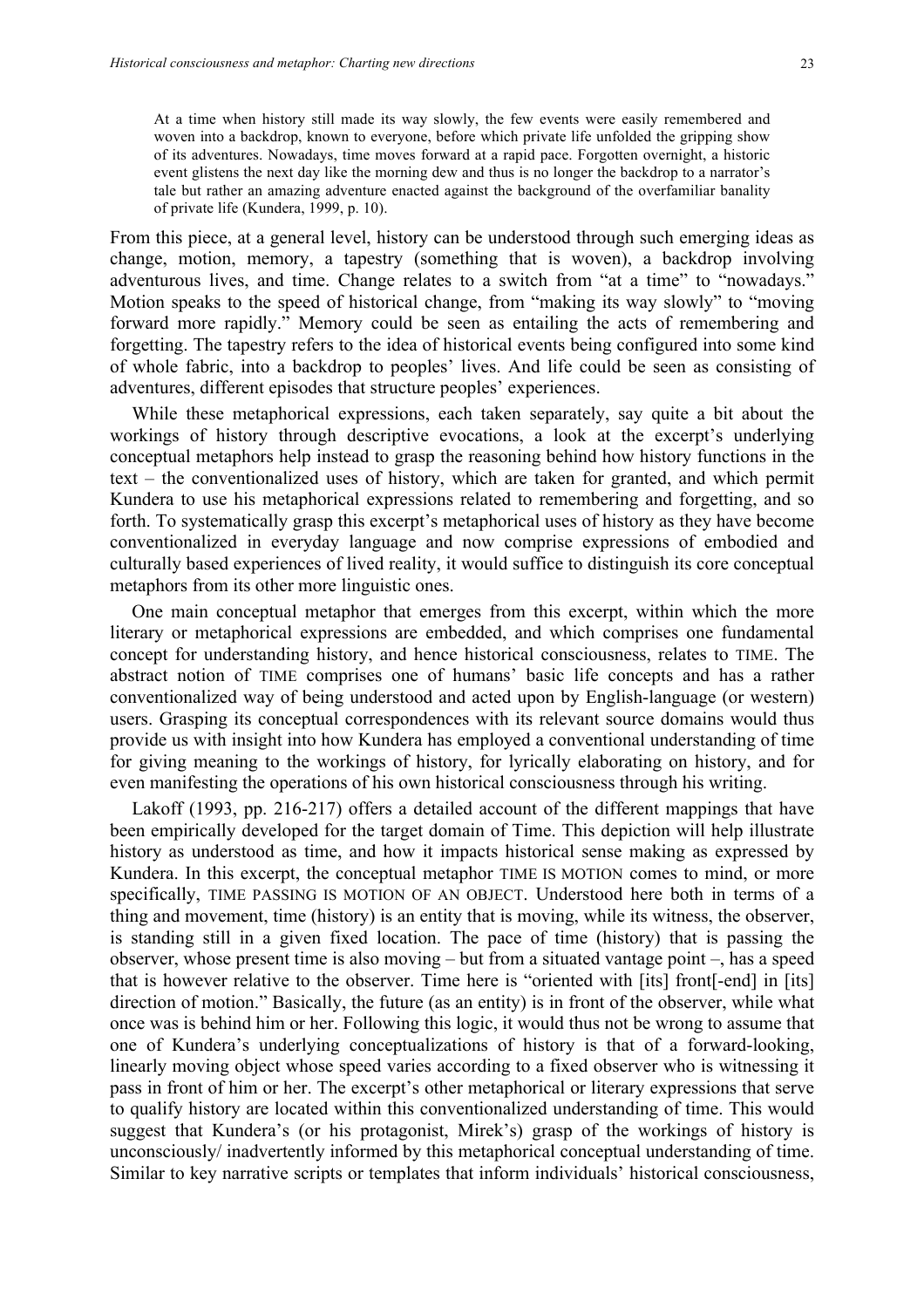or how it is expressed and enacted, TIME PASSING IS MOTION OF AN OBECT influences Kundera's/ Mirek's historical sense making.

#### **Positioning Historical Consciousness Through Metaphor**

In importing a more textual reading to its cognitive frame, metaphor's second potential for grasping the workings of historical consciousness becomes clear. When examining the narratives they are located in, metaphors can help determine individual inclinations towards either relying on pre-given significations of the past for temporal orientation or on seeking alternative yet plausible understandings of what once was instead. If deeply examined, the conditions under which such inclinations occur could possibly come to light. Such a focus could particularly develop an understanding of the key factors that compel individuals to problematize and adapt pre-given significations to evolving social realities – those concrete moments when individuals are open to adjusting the implications of their meaning-making for living life. At heart here is recognizing metaphor's two working interactions with narrative structuring; that of helping to reinforce imposed visions of reality, and hence of fostering a reliance on pre-given means for temporal orientation, and that of re-describing reality in instances of plausibility quests, serving to critically and conscientiously reorient consciousness from spaces of confinement to those of wider horizons (Hanne, 1999; Docherty, 2004; Biebuyck & Martens, 2011). Michael Hanne's (1999) ideas regarding such uses of metaphor have been useful here, as has his employment of Milan Kundera's novel for operationalizing metaphor's power of re-description. I too refer to Kundera, but unlike Hanne, my focus is on demonstrating metaphor's potential for better grasping the workings of historical consciousness as outlined above.

Regarding the first interaction with narrative structuring, metaphor helps to reinforce pregiven aspects of narrative reality by enhancing them, or by making their central structuring markers more visible (Hanne, 1999; Docherty, 2004; Biebuyck & Martens, 2011; Kimmel, 2011). When faced with pre-given significations of the past, individuals are presented with particular visions that seek to encompass how it once was and that aim to impact a certain sense of how it should have been and ought to be, to thereby assign certain roles and responsibilities to individuals who abide by them. These pre-given significations usually reflect the main content knowledge and the dominant means promoted for interpretively filtering the past as required to preserve the status quo or to rectify the potential slips that could lead to a change in the given power balance. Alternative perspectives would consequently be largely absent in such attempts to enhance the more dominant group's vision of past experiences and future expectations (Zanazanian, 2010; 2012). Such "grand claims" through the form of storytelling ("grand narratives," master narratives, official state histories) tend to "impose (a singular) form on the shapeless heterogeneity of reality, excluding those data and perspectives which do not [suit their] purposes" and instead favour "a highly selective, apparently unified, and consequently persuasive account" that lends to "shape, select, exclude, [and] tidy the events" deemed important for recounting the past (Hanne, 1999, p. 42). As Michael Hanne (1999) indicates, metaphors – particularly "grand metaphors" – are also "capable of capturing broad stretches of discursive territory with their sheer singleness" (p. 45). They can be used to reinforce dominant visions of the past for recounting the nation or for knowing and acting in time in given social relationships where one refers to the past for temporal orientation. In instances of hate and bigotry, for example, the metaphors chosen (like "vermin" or "parasites") can be rather decisive on how minority or marginalized groups are treated, with horrific consequences sometimes, as history has already unfortunately shown (Hanne, 1999, p. 40).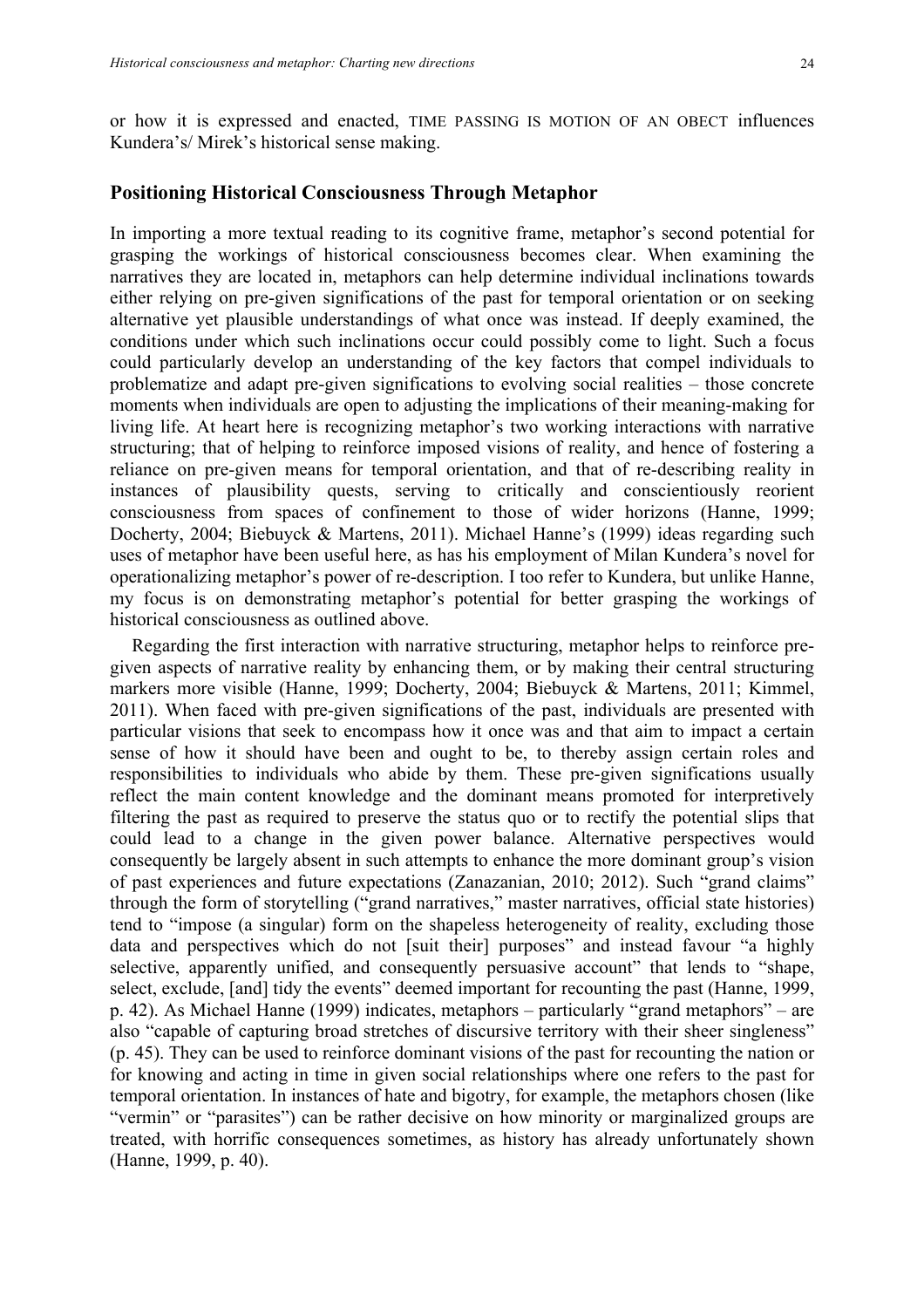In terms of its second interaction, when assisting to re-describe reality or reality's main underlying features, metaphor holds the possibility of enabling individuals to visualize the life world under a new light or from a different angle (Hanne, 1999; Biebuyck & Martens, 2011). The generative force of metaphor, conducive to innovation and creative thinking, directs the mind to new unexplored directions and breaks "traditional moulds, [because of] its acceptance of the impossibility of pinning down singular meaning" (Hanne, 1999, p. 44). Individuals' capacity to negotiate alternative means for employing history emerge here, going beyond imposed norms and beliefs. Individuals would problematize and complicate their historical understandings and uses of the past, and seek news ways of accounting for how it once was and should be. In highlighting its political nature, metaphor's transformational capacities would however depend on the user's capacity to recognize its potentials and his or her willingness to act accordingly.

In following this logic, a deep analysis of individuals' critical thought processes could particularly help to compare and contrast the literal meanings that metaphors evoke in their transformative possibilities. Understandings unconsciously or inadvertently taken for granted (of the self, of others, of their surrounding contexts, and of the past) could be elucidated, and in measuring them against larger cultural processes of group socialization, so too could underlying power structures, political implications, and conceptual privileging come to light. Through the use of metaphor, alternative or counter narratives can thus become explicit, enabling readers "to make category shifts – essentially metaphorical leaps – within the narrative realm" (Hanne, 1999, p. 42), thus serving to break narrative's monolithic control over accounting for reality. "By inviting a comparison of the phenomenon of which one is exploring [with] some other apparently *incongruous* phenomenon, [metaphor can] direct one's attention in what are likely to be hitherto-*unexplored* directions" (Haack, 1994, as cited in Hanne, 1999, p. 44). As such, metaphors have the power to produce change or to help adjust grand narratives and metaphors by offering perspectives individuals may have never even thought of.

One way of envisioning how metaphor can enable individuals to go beyond core storyline meanings of given narratives for temporal orientation is through how Benjamin Biebuyck and Gunther Martens (2011) differentiate between epinarrative and paranarrative for understanding the impact of narrative on human meaning making. Whereas epinarrative refers to a given text's primary narrative meaning that surfaces from its event/ action based sequencing, paranarrative relates to those (powerful literary) metaphors and other figures of speech that are present in the same text and that hold the potential for providing "an additional layer of narrativity" (Biebuyck & Martens, 2011, p. 65). As a derivative narrative, the paranarrative confers a new way of reading the epinarrative, enabling to look at it from a different perspective, while unfolding side by side with it (Biebuyck, 2007). Through its paranarrative use, metaphor can thus be seen as relating and being parallel to a narrative's main storyline (same story world and same characters; relying on the ongoing reordering of (textual) information about the story world), while holding the potential to expand "its actional, temporal, spatial, and aspectual scopes in ways that are not necessarily congruent or equivalent to those in epinarrative" (Biebuyck & Martens, 2011, p. 65). As such, metaphor as paranarrative permits a figurative reading of unexplored aspects of social reality that emerge from the epinarrative. It "allows the reader to gain access to alternative segments of the story world and opens up a complementary spectrum of perspectives" (Biebuyck & Martens, 2011, p. 66). In doing so, metaphor as paranarrative displays new narrative agency through offering supplementary dimensions of the primary narrative. Biebuyck and Martens point out that the capacity to read paranarrative, however, requires an intensified implication on behalf of the readers of the text (i.e. individuals), and thus is not something generalizable to everyone (Biebuyck & Martens, 2011). It is in paying close attention to individuals' paranarrative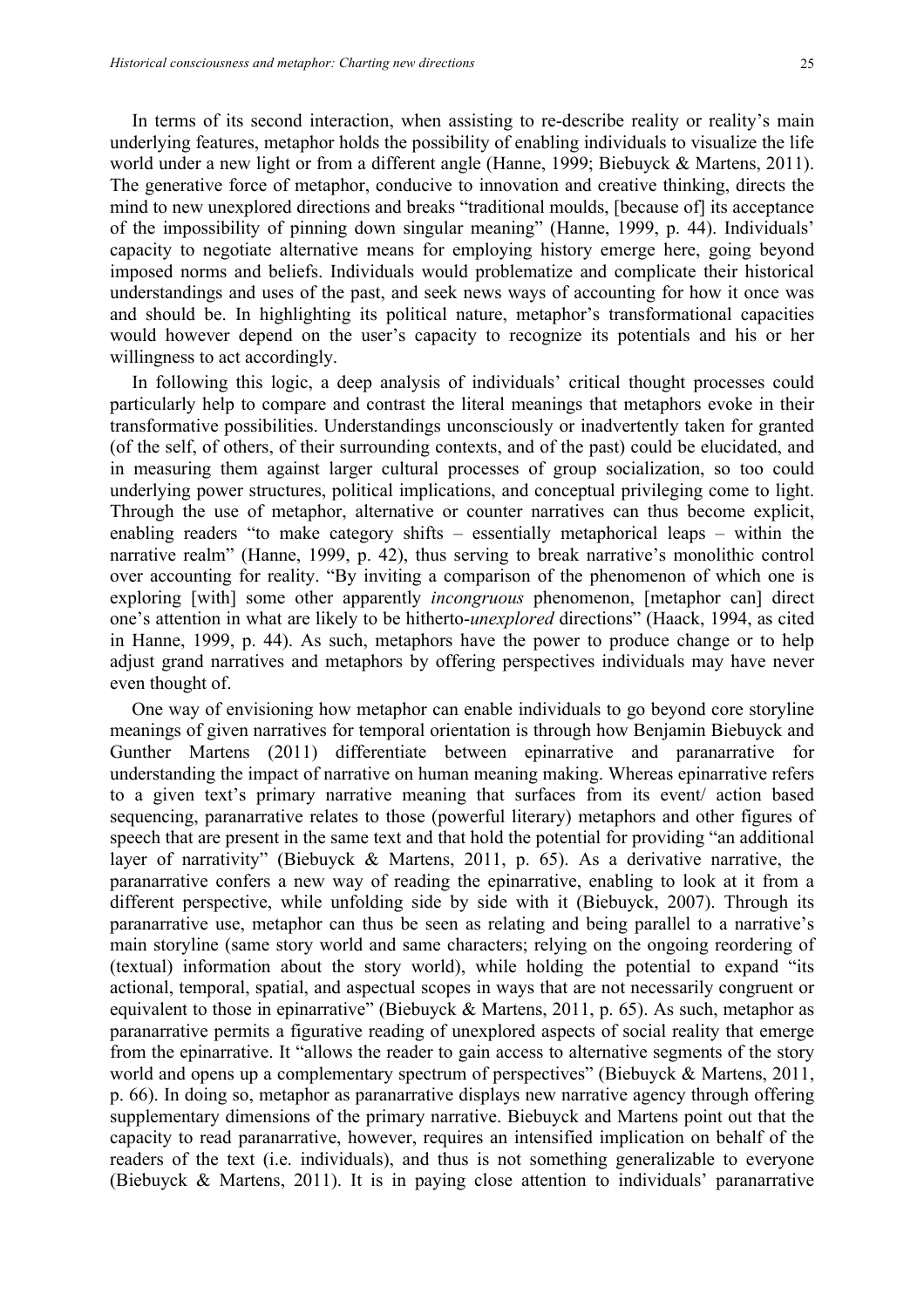interactions with epinarrative that Biebuyck and Martens seem to be suggesting that cognitive researchers would be able to grasp the impact of "the fundamentally reflexive and cooperative nature of metaphor comprehension" (or use, for my purposes here), which ultimately would vary from person to person (Biebuyck & Martens, 2011, p. 66).

Kundera's novel can again serve to illustrate metaphor's influence on narrative structuring and how this can offer insight into the workings of historical consciousness – by way of those metaphoric understandings that lend to seeking more meaningful plausible-like understandings of the past for knowing and acting in time. I focus again on Part One of the novel, "Lost Letters," and narrow in on Kundera's key metaphors of a *Bach fugue*, – as the orderly structuring of a utopic vision of society –, its *musical notes*, – as the individuals who function within and contribute to the society –, and the *stains* that could arise through suppressing those individuals that dare to challenge it. The emerging story here is about Mirek, a dissident during Czechoslovakia's Communist Regime, who basically comes to terms with who he is and his resulting destiny. He initially supported the regime, but upon speaking out against certain inconsistencies, eventually paid the price for it. Against the background of the historical changes that were taking place in his country and of his fellow citizens' enthrallment with the regime's initial promises (which eventually took a life of their own), Kundera through Mirek emphasizes the ironic workings of memory – of remembering and forgetting – and of how the (political and power) dynamics between the two lent, for better or for worse, to reinforcing the aura of promise or of an utopic vision of society that the communists provided. Against the backdrop of this history are Mirek's own personal issues of remembering and forgetting, where he is trying to come to terms for having loved an ugly girl (Zdena), which he seems to have been ashamed of, and was trying to rationalize, explain, justify, and repress. At the end, Mirek realizes that he is the same, just like the Communist regime and other humans, trying to create an ideal memory that best suits their present purposes or needs. In coming to terms with this similarity, and eventually for having loved Zdena, Mirek seems to come to peace with going to prison for his dissidence, wearing it like a badge of honour – being proud of the stain that he has left on that national utopic dream.

To grasp the mindset and attitudes of pro-communist forces in Czechoslovakia after the end of the Second World War, Kundera offers a literary metaphor (a sort of grand metaphor), which he introduces through an Exemplary mindset of historical sense making – where the past serves to legitimize social roles and values by way of unquestioned rules of generalizable life patterns. In aspiring, as all humans do, to an harmonious, utopic realm of social justice, the communists and their supporters manage to bring this state of consciousness about through a "sublime Bach fugue."

I emphasize: *idyll* and *for all*, because all human beings have always aspired to an idyll, to that garden where nightingales sing, to that realm of harmony where the world does not rise up as a stranger against man and man against other men, but rather where the world and all men are shaped from one and the same matter. There, everyone is a note in a sublime Bach fugue, and anyone who refuses to be one is a mere useless and meaningless black dot that need only be caught and crushed between thumb and finger like a flea (Kundera, 1999, p. 11).

Eventually that utopic vision develops a life of its own, and becomes enthralled with its own existence, developing its own means of sustaining itself through violence and repression, and seeking to forget such rectifying "stains" in order to cleanse itself of sentiments of culpability – which of course could never be the case in the fugue. Kundera further espouses a Critical leaning mindset to introduce the attempted interruption to the regime's utopic vision through the Prague Spring. Here he goes beyond the "old formula" by discrediting a regularity of human actions in similar historical circumstances and by opening an alternative means of engagement, thereby problematizing the fugue and highlighting its irrelevance.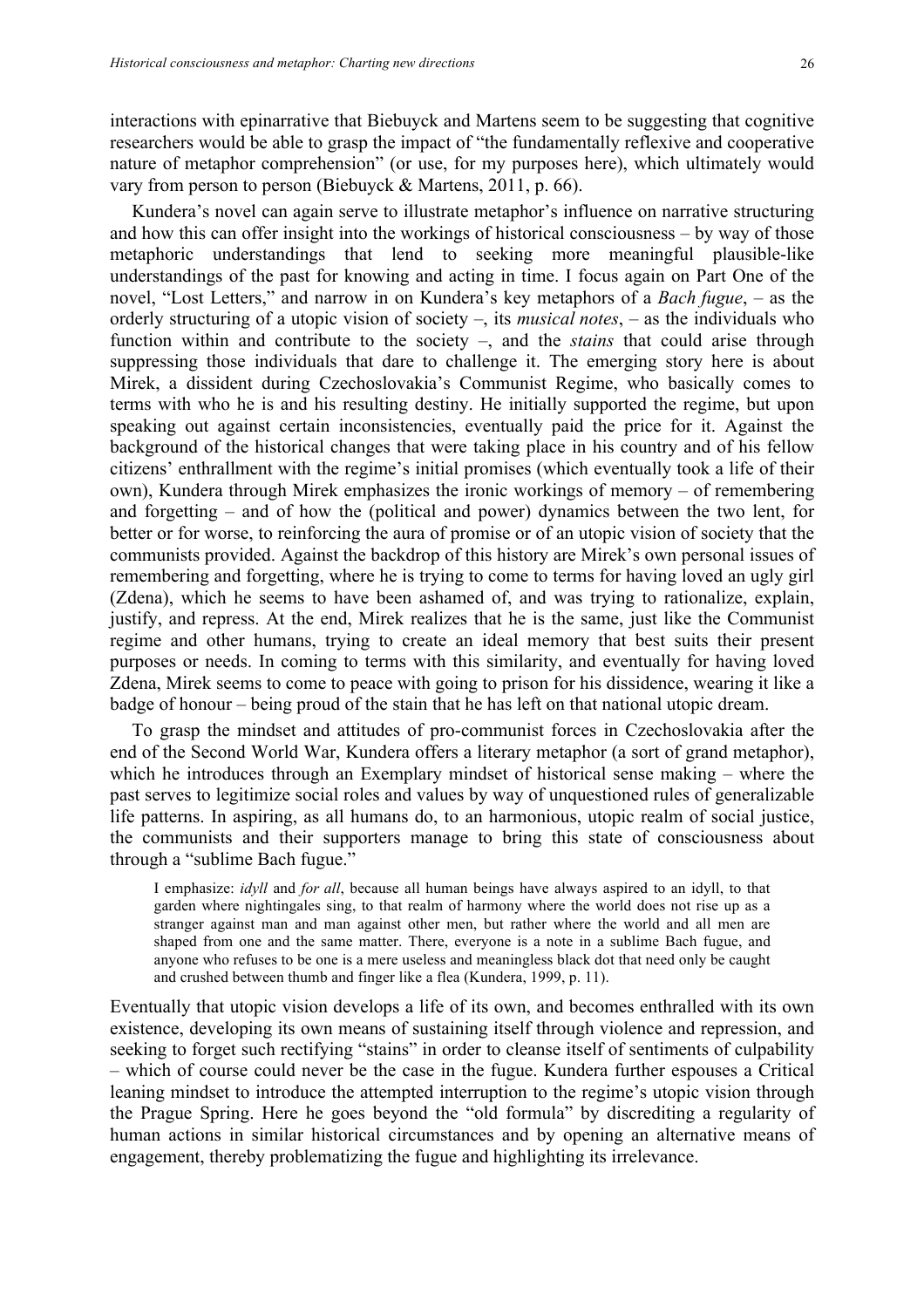Historical events mostly imitate one another without any talent, but it seems to me that in Bohemia history staged an unprecedented experiment. There, things did not go according to the old formula of one group of people (a class, a nation) set against another, but instead, people (a generation of men and women) rebelled against their own youth …That is the period commonly referred to as the 'Prague Spring' […] notes were escaping from the enormous Bach score for everyone to sing in his own way (Kundera, 1999, p. 19).

However, as order was restored, so too were the attempts at forgetting the ensuing repression.

And because not even the shadow of a bad memory should distract the country from its restored idyll, both the Prague Spring and the arrival of the Russian tanks, that stain on a beautiful history, had to be reduced to nothing. [...] those who rose up against their own youth are carefully erased from the country's memory, like mistakes in a schoolchild's homework (Kundera, 1999, p. 19).

Through such a process of realization, Mirek eventually comes to terms with his own "abuses" of history regarding his attempts to truly suppress his real feelings for Zdena, which Kundera again expresses through mostly an Exemplary mindset – how humans, like societies, seek to always control their own history, and hence their own destiny:

Mirek rewrote history just like the Communist Party, like all political parties, like all peoples, like mankind. They shout that they want to shape a better future, but it's not true. The future is only an indifferent void no one cares about, but the past is filled with life, and its countenance is irritating, repellent, wounding, to the point that we want to destroy or repaint it. We want to be masters of the future only for the power to change the past. We fight for access to the labs where we can retouch photos and rewrite biographies and history (Kundera, 1999, pp. 30-31).

Mirek finally accepts the price he has to pay for his dissidence and the threat that he posed to the Bach fugue. While understanding its appeal to his fellow citizens, and recognizing his own "abuses" of history, he nonetheless accepts his end with a sense of honour as well as within a Critical mindset.

But in prison, even though entirely surrounded by walls, is a splendid illuminated scene of history. [...] For all of the past year, he had been drawn irresistibly to the glory of prison. [...] No, Mirek could not imagine a better ending for the novel of his life. They wanted to efface thousands of lives from memory and leave nothing but an unstained age of unstained idyll. But Mirek is going to land his small body on that idyll, like a stain (Kundera, 1999, p. 33).

As the Bach fugue represents a sort of ideal history that the communist supporters were trying to create in order to preserve the utopic status quo that they had developed, alternative voices, such as Mirek's, were repressed through violence and then through erasure, through erasing such stains and their repression from the pages of history. At the end Mirek is at peace with being a stain and with paying the price for it. In following Biebuyck and Martens' (2011) notion of (metaphor as) paranarrative, an additional layer of narrativity holding the potential to move the reader beyond the primary understanding of the text to new horizons emerges. A closer reading points to how Mirek adapts his own life's narrative to his current day circumstances so as to accept change in how he sees and acts in the world. He does so in recognizing that he too, at a personal level, was trying to do what the fugue was doing for society. While understanding the workings of the fugue through an Exemplary mindset, and both the Prague Spring's and his reaction to it via a Critical one, he seems to adapt the perspectives of the dominant utopic vision (those of the "other") to his own realities through introspection and a realization that he isn't much better. Mirek thus problematizes the impact of the Bach fugue, but comes to terms with it (by putting it into larger context), and is proud of going to jail by way of accepting that different perspectives and different ways of doing things do exist, and co-exist, and that it is okay to be different and to pay the price for it.

Through the metaphorical workings of a Bach fugue, through the notion of staining beautiful histories, and through recognizing that humans want to be masters of the future only for controlling and erasing the past, one possible emerging condition for leaning towards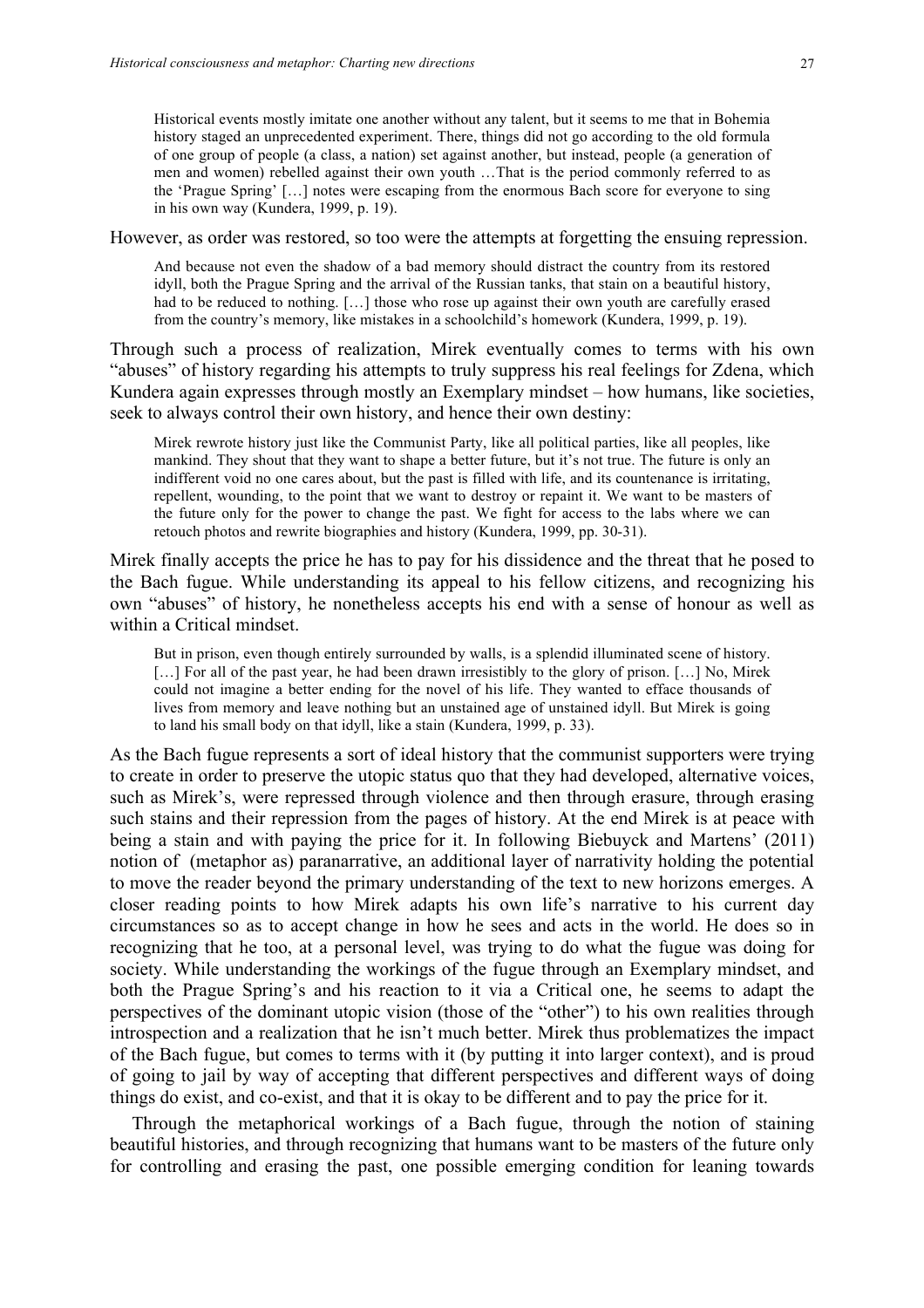plausible-like understandings of the past for knowing and acting in time surfaces. Resulting from a paranarrative reading of Kundera's text, this emerging condition refers to those moments where individuals come to recognize their insertedness in time as historical and moral actors, who accept that others, just as oneself, seek to use the past for giving meaning to their lives, and for extending the raison d'être of one's existence beyond the limiting confines of one's own temporality, to a more convincing and representational narrative of one's life. At moments when consciousness of the workings of larger history are intersected with that of the operations of one's personal history, an inclination to recognizing the temporality of human forms of thought, and thus of the complexity of human life, arises, thereby suggesting a quest for plausible-like understandings of temporal change for knowing and acting in reality.

#### **Final Thoughts**

In this discursive essay, I have sought to present metaphor as a means of gaining fuller access to the workings of historical consciousness; one that complements narrative approaches to accounting for historical sense making among humans. I have done so by bringing two main uses of metaphor together. In outlining the operations of conceptual metaphor and its logic of systematic mappings, I have tried to demonstrate metaphor's potential for helping grasp the interplay between larger cultural and individual processes of meaning-making – through highlighting the impact of conventionalized metaphorical means of knowing and acting that are usually hidden from language users. In using Kundera to illustrate, I attempted to show how one way in which he unconsciously/ inadvertently thinks about history is through the underlying logic or reasoning processes related to the conceptual metaphor: TIME PASSING IS MOTION OF AN OBJECT. Through a more literary, textual use of metaphor, I have also tried to initiate one way of discovering those moments when individuals move beyond the regulating functions and impositions of pre-given narrative and metaphorical structures, by permitting attentive readers to re-describe the world, or to seek more plausible-like understandings of the past and its uses. Again through Kundera, Exemplary and Critical leaning mindsets of historical consciousness seem to have been used for sharing the interpretive workings of history and for narrating the history of communist Czechoslovakia. But it is through a paranarrative reading of the epinarrative that a better sense emerges of how Mirek, the protagonist, has employed a more Genetic-leaning type of mindset for coming to terms with who he is as a person and where he fits in the larger scheme of things. It is through realizing the similarities of his own abuses of history, similar to that of the communist supporters' attempts at erasing their own stains on the past, that Mirek as a person changes and adapts to his realities and current circumstances, accepting his fate with his head held high. Through the story's paranarrative uses of metaphorical expressions, the interpretive reader holds the possibility of coming to the same realizations and workings of history as Mirek does, and of even going beyond them. Through the experiences of Mirek, the reader learns more about oneself, and how one's historical sense making impacts one's own sense of identity and temporal agency. From a privileged outside position, the reader can moreover come to conceptualize history's potential for human renewal and, as a result, may indeed come to espouse such a mindset for better navigating the complexities of one's own realities.

In bringing the two uses of metaphor together, a potentially novel way of looking at the operations of historical consciousness thus emerges, one that would definitely have to be looked at critically in order to build upon the exploratory assumptions that I have laid out above. Based on my preliminary analysis in this paper the following idea can nonetheless be seen as surfacing. On the one hand, while one condition for re-describing and re-appropriating the world seems to be through coming to terms with one's own historical trajectory and through recognizing one's own insertedness in time as a moral and historical actor, on the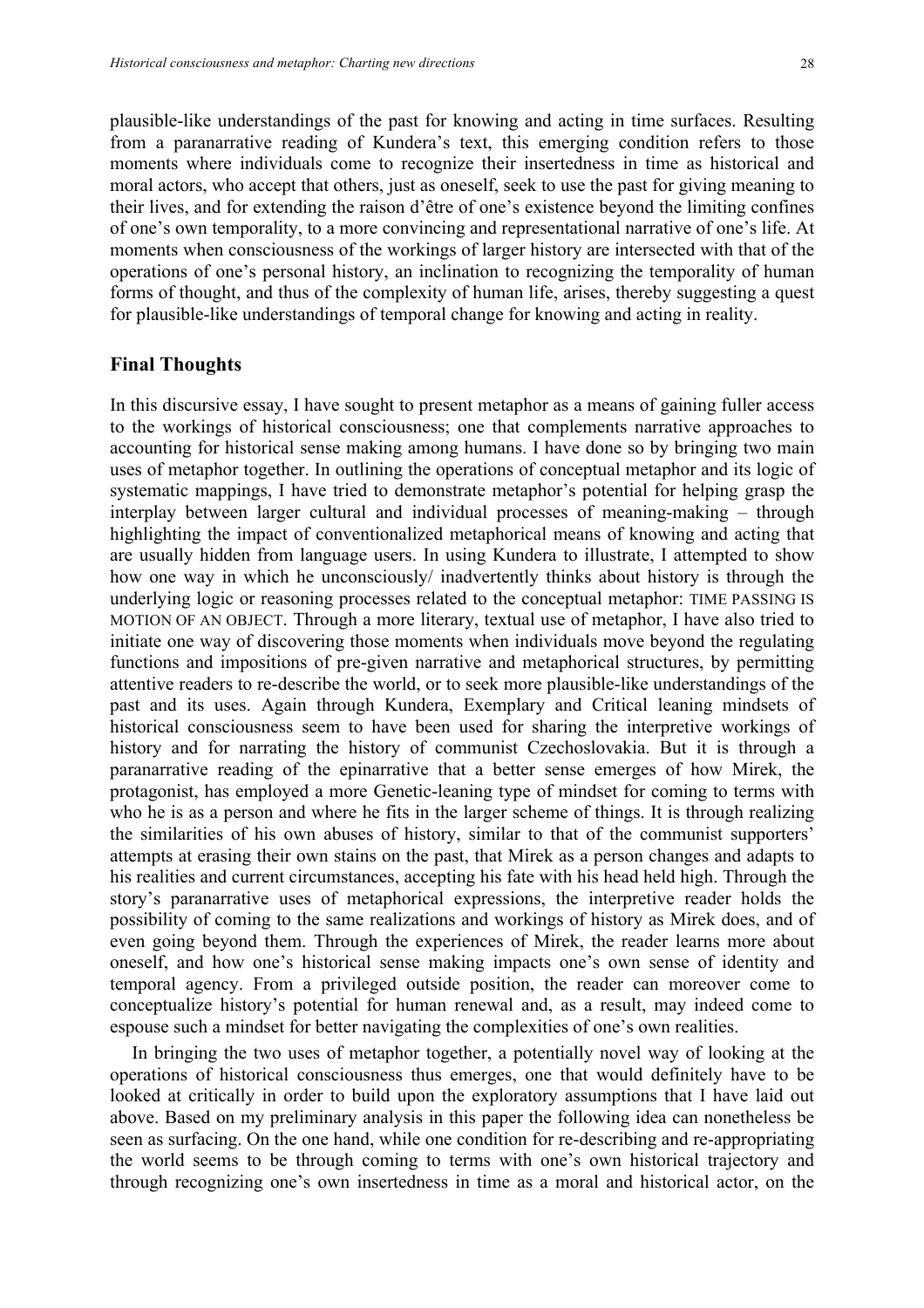other, it would seem that the realization of such workings seem to happen through an understanding of history as a forward-looking, linearly moving object that goes from the past into the future at varying speeds. In this logic, when the workings of larger history intersect with those of more personal ones, individuals make the necessary connections like fixed observers who witness these happenings passing in front of them, from a fixed location, but one where their present-time is constantly moving in correlation.

Questions immediately spring to mind. Do conceptual metaphors (that underlie our conventionalized understandings of history's operations for living life) really matter regarding humans' historical sense making for temporal orientation? To what extent do the conceptual metaphors that inform our understandings, uses, and practices of history play a central role in how we make sense of temporal change and act in social reality? In what manner do they inform our historical sense making patterns? Are there certain mappings of history's underlying concepts that count more than others? What are they and how do they work? How would such life concepts, other than Time, like Change, Events, Actions, Life, Death, Morality, Emotions, Religion, Society/ Nation (Kövecses, 2010, pp. 23-26), to only name a few, work, interact, and influence how we give meaning to history and employ it? What mappings from each would be necessary for grasping history and historical consciousness? What kind of larger interrelated system do they form? What would they say about "western" means of knowing and acting based on historical sense making? In extending this to humans' metaphorical capacity to re-describe the claims of dominant narrative understandings of the world, how would such a systematic working of historical consciousness, which would be embedded in social and cultural practices as well as in embodied interactions in physical environments, impact individual inclinations to seeking more plausible-like understandings of the world for knowing and acting in time? What would the pedagogical implications be? If metaphors, similar to the narrative templates that underscore our means of navigating the world, were to be better attended to, to what extent would we be able to develop the necessary conditions for encouraging deeper knowledge and appreciation of genetic ideal-type inclinations for living life, greatly needed for fostering positive change and improving the world?

In what I have presented, I have tried to offer the reader a modest attempt at explicating two potential roles of metaphor in helping us better understand the workings of historical consciousness. By no means is what I have advanced exhaustive, but rather preliminary, exploratory, or even experimental with the hopes of generating dialogue on the subject matter and of discovering new mediums for adding on to narrative as a means of fully capturing human historical sense making patterns as they pertain to living life. Further exploration is needed, one that goes beyond literary texts and into real world situations with everyday humans, before the verdict can be made on metaphor and its promises for historical consciousness.

#### **GLOSSARY OF KEY CONCEPTS**

#### *Conceptual metaphor*

Through a process of inference, a conceptual metaphor comprises the understanding and experiencing of a given conceptual domain, or of a notional idea that encapsulates a coherent organization of human experience, through the understanding and experiencing of another conceptual domain. From a cognitive perspective, such an understanding arises from a crossdomain mapping or from a set of systematic correspondences between the two conceptual domains. In its most basic form, a conceptual metaphor consists of both a target and source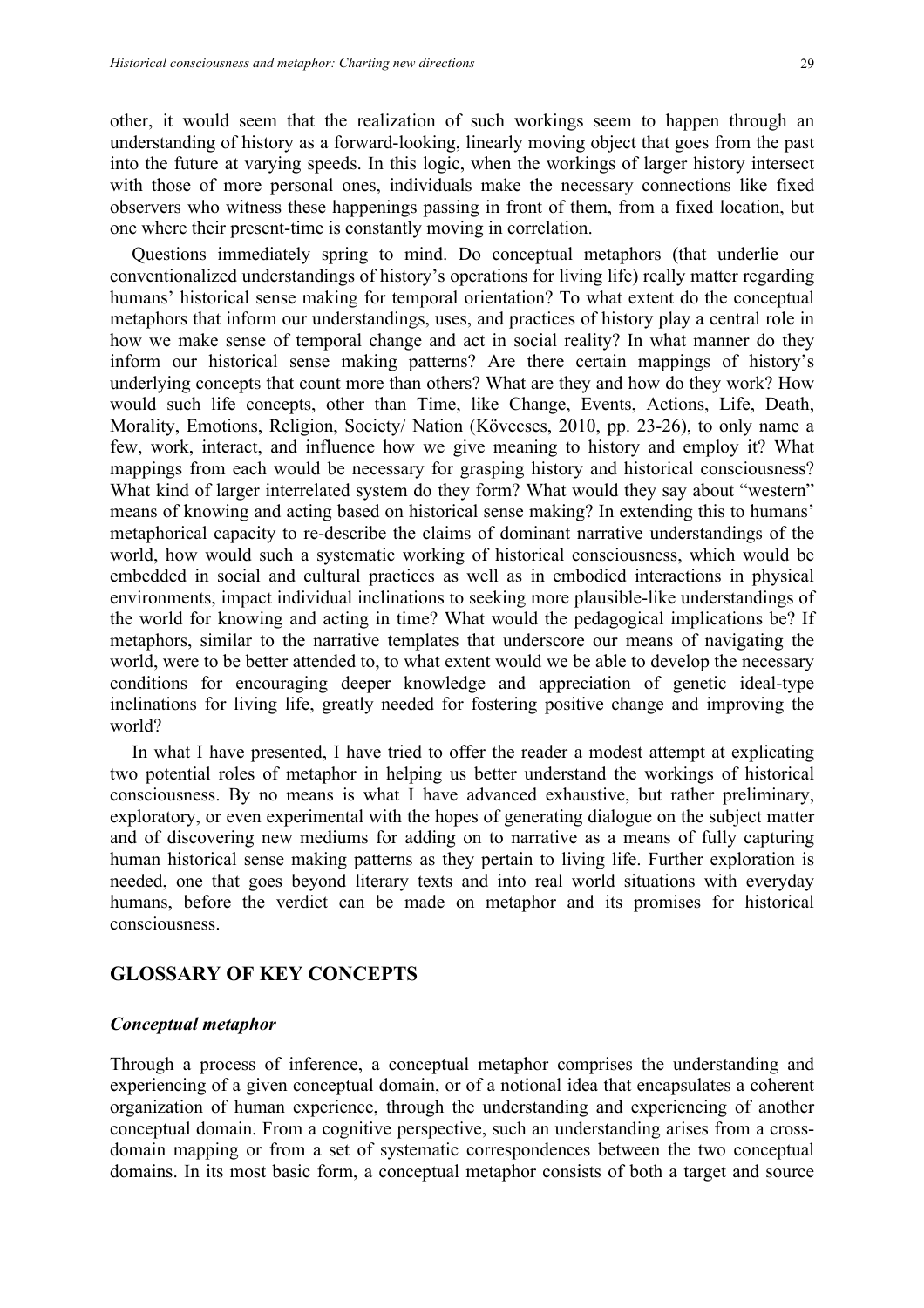domain. The target domain refers to the conceptual domain that one is keen on understanding and experiencing. The source domain is the life concept from which the metaphorical expressions for grasping the target domain are drawn. Since target domains are highly complex and can be understood through many source domains, cross-domain mappings can be numbered in the hundreds.

# *Epinarrative*

Epinarrative refers to a given text's primary narrative meaning that surfaces from its core storyline and event/ action based sequencing. It relates to the text's narrative that unfolds according to its story world and characters. In terms of a reader-text interaction, it is the narrator or the actions of the protagonist that lead the logic of the text's sequencing, which the reader follows, basing him or herself on the narrative's textually supplied information for making sense of its depicted reality. The meaning of epinarrative's main function emerges through its basic role of helping to better illustrate the workings of paranarrative.

# *Literary metaphor*

A literary metaphor is a distinct trait of figurative language that offers creative, poetic, and aesthetic virtues and qualities for conceiving how humans experience, think, and act in the world. As a poetic linguistic expression, a literary metaphor usually serves to convey similarities between two unrelated concepts or ideas by going beyond the normal conventional meanings that the two of them usually convey. As a literary device, metaphor can help develop understandings that lend to opening up new avenues of thought and possibilities in narrative acts of meaning making.

# *Metaphorical mapping*

A metaphorical mapping refers to the set of systematic conceptual correspondences between target and source concepts that emerge when trying to understand and experience the first domain from the workings of the second. Such cross-domain mappings can be numbered in the hundreds because of the complexity of target domains and of their many correspondences to source domains. The mapping between the target domain and a source domain partly structures how the target domain is understood, thereby necessitating other mappings in order to attain a fuller understanding of the target domain. Mappings constitute part of humans' repertoire of conventionalized metaphorical means of knowing and acting that populate their cultural toolkits and that they use for giving meaning to and acting in reality.

# *Paranarrative*

Paranarrative refers to an engaged reading of a given text's powerful literary metaphors and other tropes, whereby a committed reader goes beyond that text's primary meaning, or epinarrative, and opens up its story world to alternative realities by looking at what is happening from a different perspective and offering a new reading of it. As an additional layer of narrativity, paranarrative unfolds in parallel to the text's epinarrative and holds the potential of expanding the text's actional, temporal, spatial, and aspectual range. It does so in a manner that opens up new meanings and directions for making sense of social reality as it emerges from the text, and not by simply offering a figurative reading of the text that directly follows its sequential ordering. Paranarrative thus takes a text's metaphorical reading to a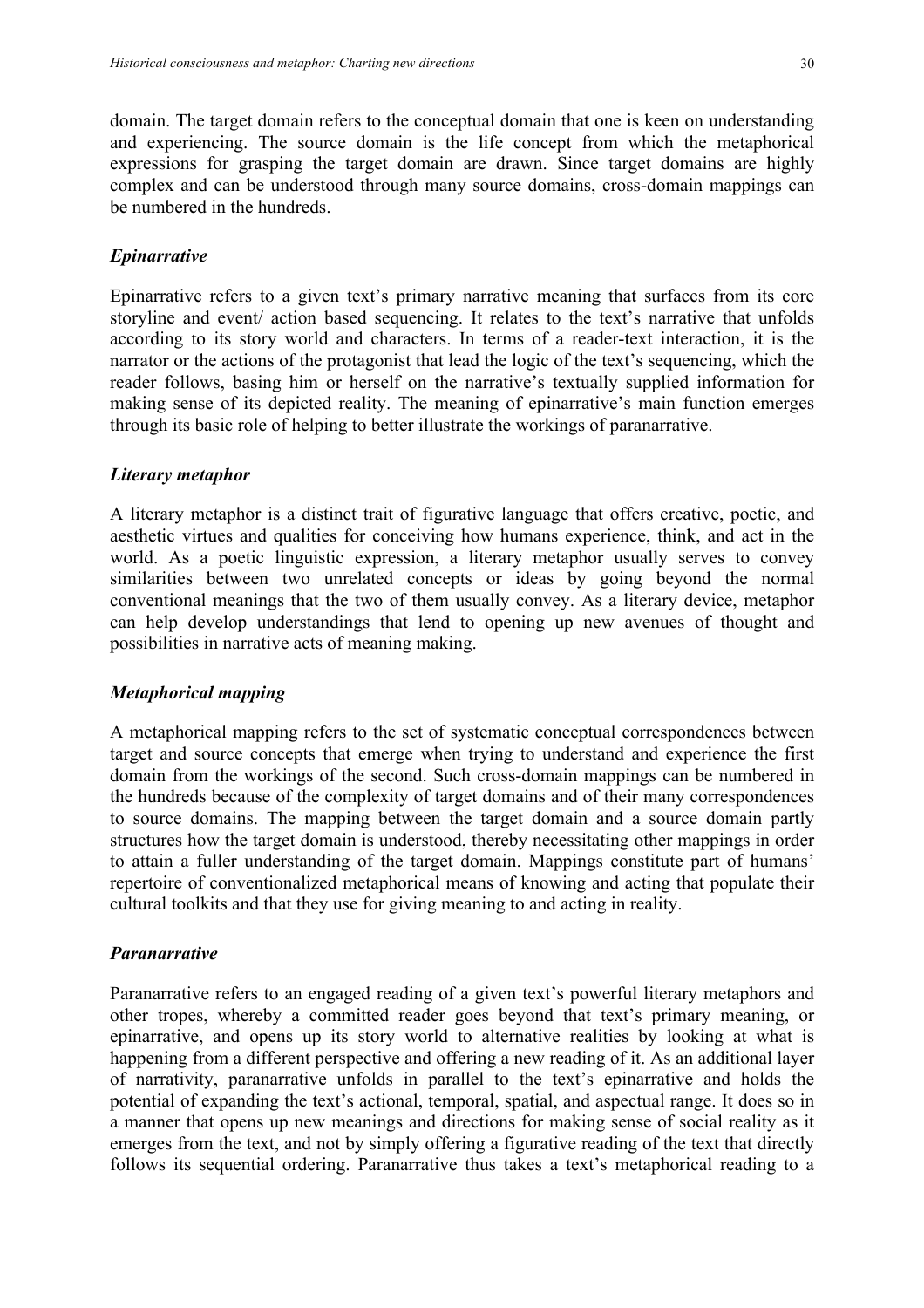different or higher level of understanding or consciousness through exploring the narrative extensions that its metaphors/ tropes hold.

#### *Source domain*

The source domain is the conceptual domain/ life concept, or the coherent notional organization of human experience, from which metaphorical expressions are drawn for understanding and experiencing the corresponding target domain. The source domain's perceptual structures is where the metaphorical reasoning for making sense of the latter, and hence for reflecting and concluding on its workings, takes place. According to cognitivists, source domains usually refer to concrete physical experiences, which serve as a basis for developing the corresponding meanings that are transferred onto the target domain. Examples of source domains include Journeys, Wars, Buildings, Food, and Plants.

#### *Target domain*

The target domain refers to the conceptual domain/ life concept that is understood and experienced by way of its corresponding source domains that are systemized through conceptual mappings. The target domain basically comprises the immediate subject matter or the coherent notional organization of human experience that one is trying to grasp. In contrast to source domains, the target domain usually is an abstract notion that can vary from a psychological and mental state and event (emotion, desire, morality, thought), a social group and process (society, politics, economy, human relationships, communication) to a personal experience and event (time, life, death, religion).

# **ENDNOTES**

<sup>1</sup> Please refer to the text's glossary for a definition of the key terms used in this paper.

# **REFERENCES**

- Badley, K. & Van Brummelen, H. (2012). (Eds.). *Metaphors we teach by: How metaphors shape what we do in classrooms*. Eugene, OR: Wipf & Stock.
- Berger, P. L. & Luckmann, C. (1967). *The social construction of reality: A treatise in the sociology of knowledge*. New York: Anchor Books.
- Biebuyck, B. (2007). Figurativeness figuring as a condenser between event and action: How tropes generate additional dimensions of narrativity. *Amsterdam international electronic journal for cultural narratology, 4*(16). Available Online: http://cf.hum.uva.nl/narratology/a07\_biebuyck.htm.
- Biebuyck, B. & Martens, G. (2011). Literary metaphor between cognition and narration: The sandman revisited. In M. Fludernik (Ed.), *Beyond cognitive metaphor theory: Perspectives on literary metaphor.* (pp. 58-76). New York, NY: Routledge.
- Bruner, J. S. (1996). *The culture of education*. Cambridge: Harvard University Press.
- Chartier, R. (1988). *Cultural history: Between practices and representations*. Ithaca, NY: Cornell University Press.
- Cook-Sather, A. (2006). *Education is translation: A metaphor for change in learning and teaching.* Philadelphia: University of Pennsylvania Press.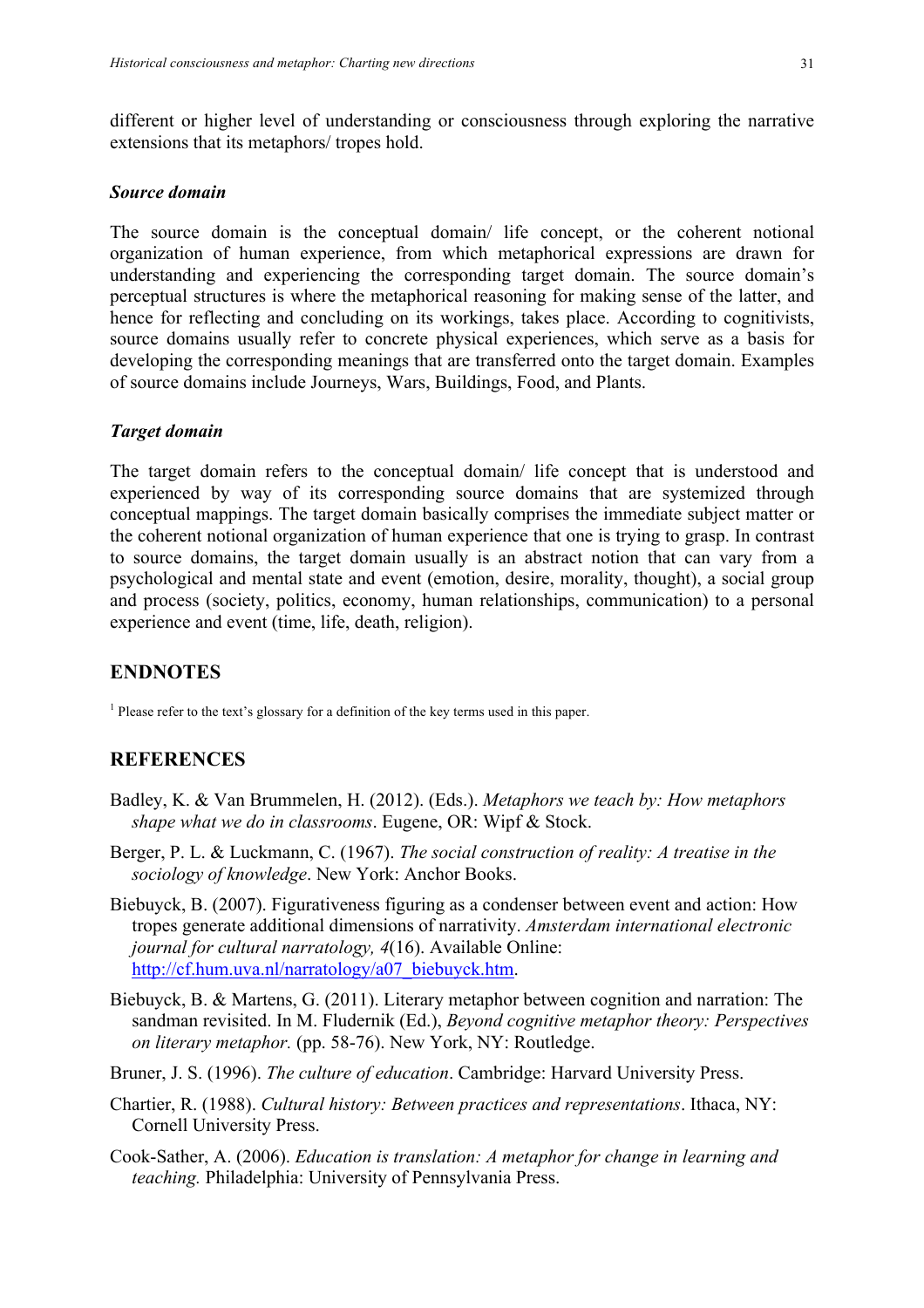- den Heyer, K. (2004). (Ed.). A dialogue on narrative and historical consciousness. In P. Seixas (Ed.), *Theorizing historical consciousness* (pp. 202-216). Toronto: University of Toronto Press.
- den Heyer, K. (2003). Between every "now" and "then": A role for the study of historical agency in history and citizenship education. *Theory and Research in Social Education*, *31*(4), 411-434.
- den Heyer, K. & Fidyck, F. (2007). Configuring historical facts through historical fiction: Agency, art-in-fact, and imagination as stepping stones between then and now. *Educational Theory*, *57*(2), 141-157.
- Docherty, J.S. (2004). Narratives, metaphors, and negotiation. *Marquette Law Review,84*(4), 847-851.
- Hanne, M. (1999). Getting to know the neighbours: When plot meets know. *Canadian Review of Comparative Literature, 26*(1), 35-50.
- Kimmel, M. (2011). Metaphor sets in the turn of the screw: What conceptual metaphors reveal about narrative functions. In M. Fludernik (Ed.), *Beyond cognitive metaphor theory: Perspectives on literary metaphor.* (pp. 196-223). New York, NY: Routledge.
- Kövecses, Z. (2010). *Metaphor: A practical introduction* (Second Edition ed.). New York: Oxford University Press.
- Kundera, M. (1999). *The Book of Laughter and Forgetting*. New York, NY: HarperCollins Publishers.
- Lakoff, G. (1993). The contemporary theory of metaphor. In A. Ortony (Ed.), *Metaphor and thought* (second edition) (pp. 202-251). Cambridge: Cambridge University Press.
- Lakoff, G., & Johnson, M. (2003). *Metaphors we live by.* Chicago and London: The University of Chicago Press.
- Lakoff, G., Espenson, J., & Schwartz, A. (1991). *Master metaphor list*. Manuscript (second edition). Berkeley: Cognitive Linguistics Group, University of California at Berkeley.
- Polkinghorne, D. (1988). *Narrative knowing and the human sciences*. Albany: State University of New York.
- Polkinghorne, D. (2005). Narrative psychology and historical consciousness: Relationships and perspectives. In J. Straub (Ed.), *Narration, identity and historical consciousness* (pp. 3-22). New York: Berghahn Books.
- Rapport, N. & Overing, J. (2007). Agent and agency. In N. Rapport & J. Overing (Eds.), *Social and cultural anthropology: The key concepts* (pp. 3-11). New York: Routledge.
- Ricoeur, P. (2004). *Memory, history, forgetting*. Translated by K. Blamey and D. Pellauer. Chicago: The University of Chicago Press.
- Rüsen, J. (2004). Historical consciousness: Narrative structure, moral function, and ontogenetic development. In P. Seixas (Ed.), *Theorizing historical consciousness* (pp. 63- 85). Toronto: University of Toronto Press.
- Rüsen, J. (2005). *History: narration, interpretation, orientation*. New York: Berghahn Books.
- Schön, A. (1993). Generative metaphor: A perspective on problem-setting in social policy. In A. Ortony (Ed.), *Metaphor and thought* (second edition) (pp. 137-163). Cambridge: Cambridge University Press.